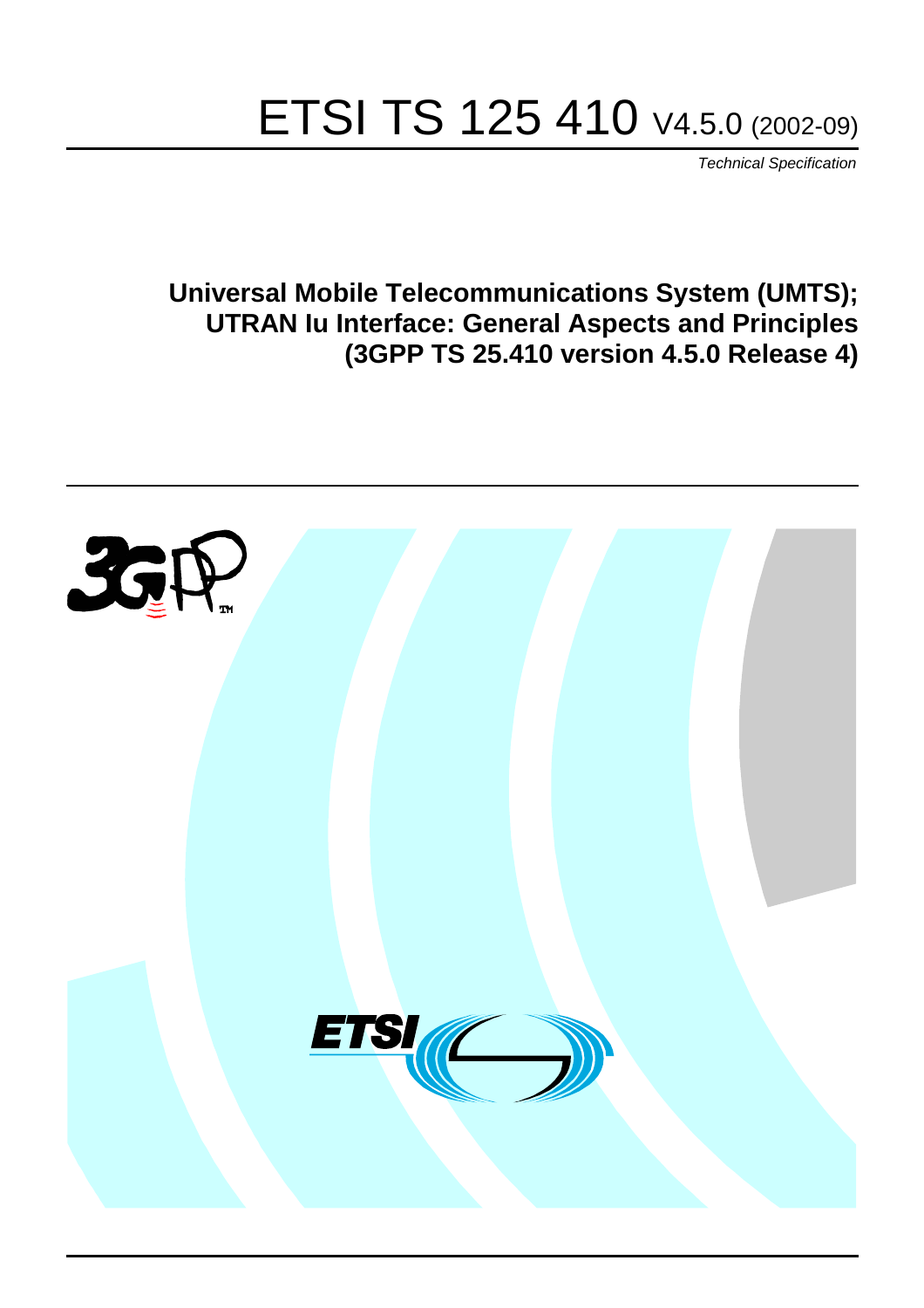Reference RTS/TSGR-0325410v450

> Keywords UMTS

#### **ETSI**

#### 650 Route des Lucioles F-06921 Sophia Antipolis Cedex - FRANCE

Tel.: +33 4 92 94 42 00 Fax: +33 4 93 65 47 16

Siret N° 348 623 562 00017 - NAF 742 C Association à but non lucratif enregistrée à la Sous-Préfecture de Grasse (06) N° 7803/88

#### **Important notice**

Individual copies of the present document can be downloaded from: [http://www.etsi.org](http://www.etsi.org/)

The present document may be made available in more than one electronic version or in print. In any case of existing or perceived difference in contents between such versions, the reference version is the Portable Document Format (PDF). In case of dispute, the reference shall be the printing on ETSI printers of the PDF version kept on a specific network drive within ETSI Secretariat.

Users of the present document should be aware that the document may be subject to revision or change of status. Information on the current status of this and other ETSI documents is available at <http://portal.etsi.org/tb/status/status.asp>

> If you find errors in the present document, send your comment to: [editor@etsi.fr](mailto:editor@etsi.fr)

#### **Copyright Notification**

No part may be reproduced except as authorized by written permission. The copyright and the foregoing restriction extend to reproduction in all media.

> © European Telecommunications Standards Institute 2002. All rights reserved.

**DECT**TM, **PLUGTESTS**TM and **UMTS**TM are Trade Marks of ETSI registered for the benefit of its Members. **TIPHON**TM and the **TIPHON logo** are Trade Marks currently being registered by ETSI for the benefit of its Members. **3GPP**TM is a Trade Mark of ETSI registered for the benefit of its Members and of the 3GPP Organizational Partners.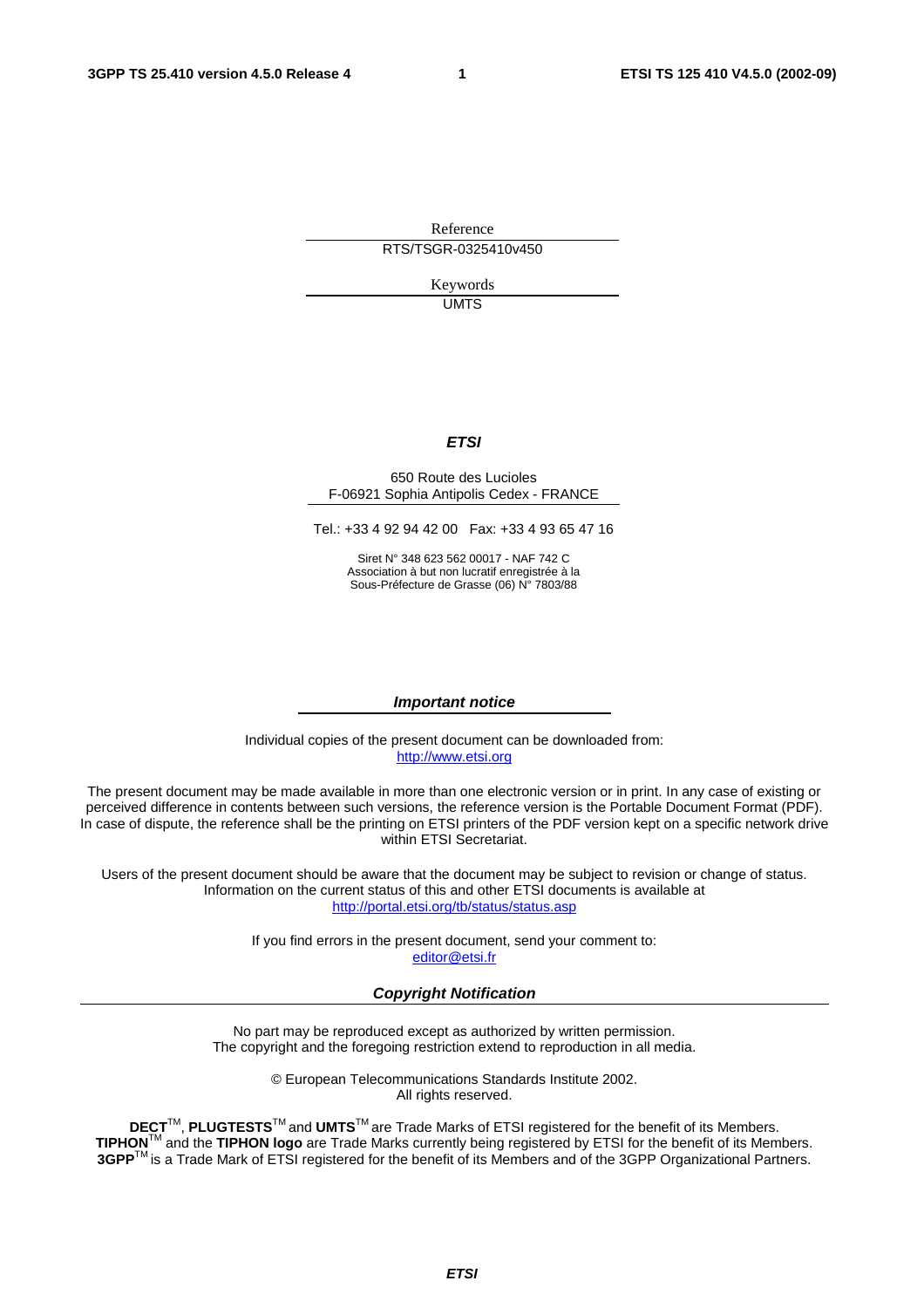## Intellectual Property Rights

IPRs essential or potentially essential to the present document may have been declared to ETSI. The information pertaining to these essential IPRs, if any, is publicly available for **ETSI members and non-members**, and can be found in ETSI SR 000 314: *"Intellectual Property Rights (IPRs); Essential, or potentially Essential, IPRs notified to ETSI in respect of ETSI standards"*, which is available from the ETSI Secretariat. Latest updates are available on the ETSI Web server ([http://webapp.etsi.org/IPR/home.asp\)](http://webapp.etsi.org/IPR/home.asp).

Pursuant to the ETSI IPR Policy, no investigation, including IPR searches, has been carried out by ETSI. No guarantee can be given as to the existence of other IPRs not referenced in ETSI SR 000 314 (or the updates on the ETSI Web server) which are, or may be, or may become, essential to the present document.

## Foreword

This Technical Specification (TS) has been produced by ETSI 3rd Generation Partnership Project (3GPP).

The present document may refer to technical specifications or reports using their 3GPP identities, UMTS identities or GSM identities. These should be interpreted as being references to the corresponding ETSI deliverables.

The cross reference between GSM, UMTS, 3GPP and ETSI identities can be found under [www.etsi.org/key](http://www.etsi.org/key) .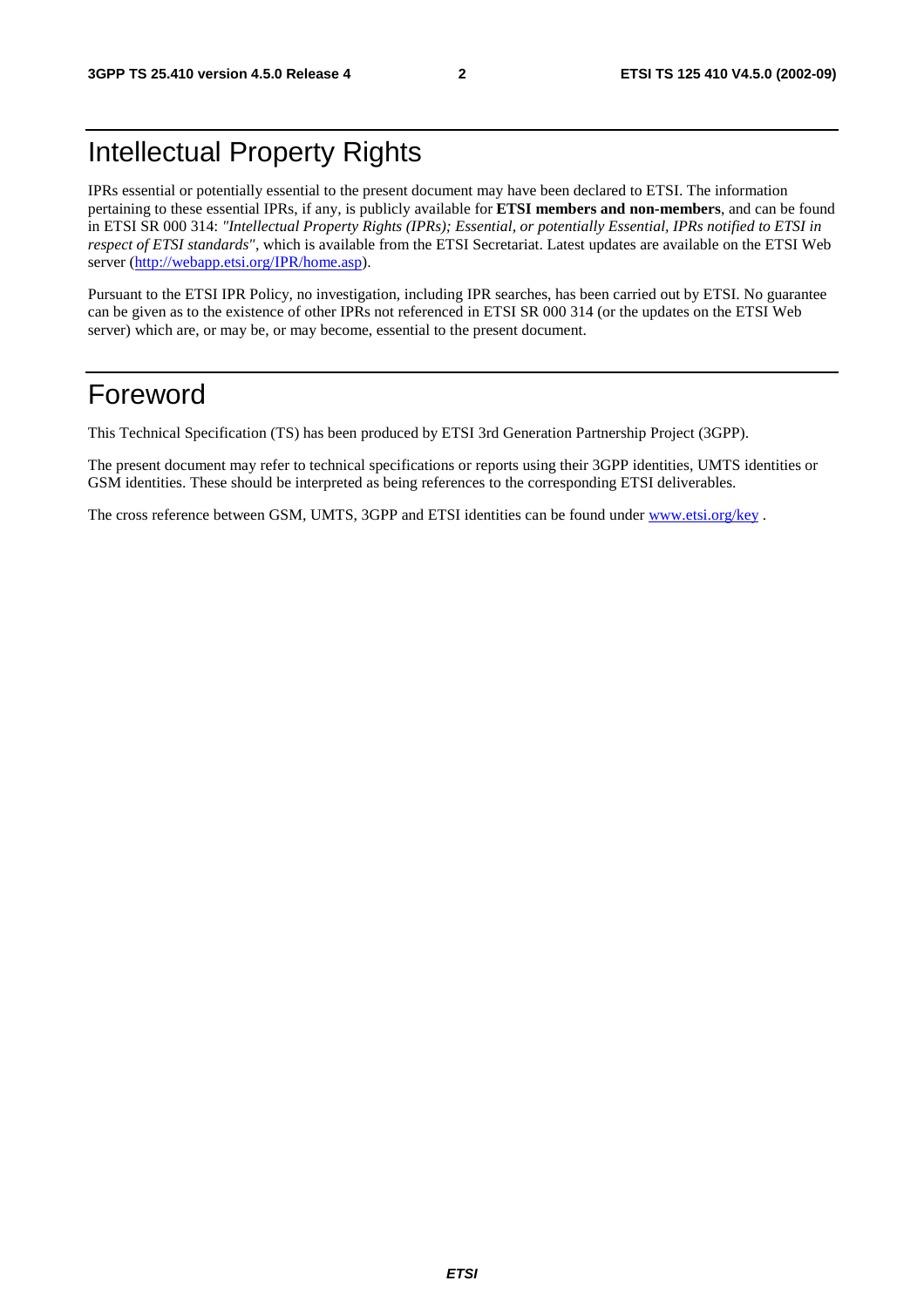$\mathbf{3}$ 

## Contents

| 1              |  |  |  |  |  |
|----------------|--|--|--|--|--|
| 2              |  |  |  |  |  |
| 3              |  |  |  |  |  |
| 3.1            |  |  |  |  |  |
| 3.2<br>3.3     |  |  |  |  |  |
| 4              |  |  |  |  |  |
| 4.1            |  |  |  |  |  |
| 4.1.1          |  |  |  |  |  |
| 4.1.2          |  |  |  |  |  |
| 4.2            |  |  |  |  |  |
| 4.3            |  |  |  |  |  |
| 4.4            |  |  |  |  |  |
| 4.5            |  |  |  |  |  |
| 4.5.1          |  |  |  |  |  |
| 4.5.1.1        |  |  |  |  |  |
| 4.5.1.1.1      |  |  |  |  |  |
| 4.5.1.1.2      |  |  |  |  |  |
| 4.5.1.1.3      |  |  |  |  |  |
| 4.5.1.1.4      |  |  |  |  |  |
| 4.5.1.2        |  |  |  |  |  |
| 4.5.2          |  |  |  |  |  |
| 4.5.2.1        |  |  |  |  |  |
| 4.5.2.2        |  |  |  |  |  |
| 4.5.3          |  |  |  |  |  |
| 5              |  |  |  |  |  |
| 5.1            |  |  |  |  |  |
| 5.2            |  |  |  |  |  |
| 5.2.1          |  |  |  |  |  |
| 5.2.2          |  |  |  |  |  |
| 5.2.3<br>5.2.4 |  |  |  |  |  |
| 5.3            |  |  |  |  |  |
| 5.3.1          |  |  |  |  |  |
| 5.3.2          |  |  |  |  |  |
| 5.4            |  |  |  |  |  |
| 5.4.1          |  |  |  |  |  |
| 5.4.2          |  |  |  |  |  |
| 5.4.3          |  |  |  |  |  |
| 5.4.4          |  |  |  |  |  |
| 5.4.5          |  |  |  |  |  |
| 5.4.6          |  |  |  |  |  |
| 5.4.7          |  |  |  |  |  |
| 5.5            |  |  |  |  |  |
| 5.5.1          |  |  |  |  |  |
| 5.5.2          |  |  |  |  |  |
| 5.6            |  |  |  |  |  |
| 5.6.1          |  |  |  |  |  |
| 5.6.2          |  |  |  |  |  |
| 5.6.2.1        |  |  |  |  |  |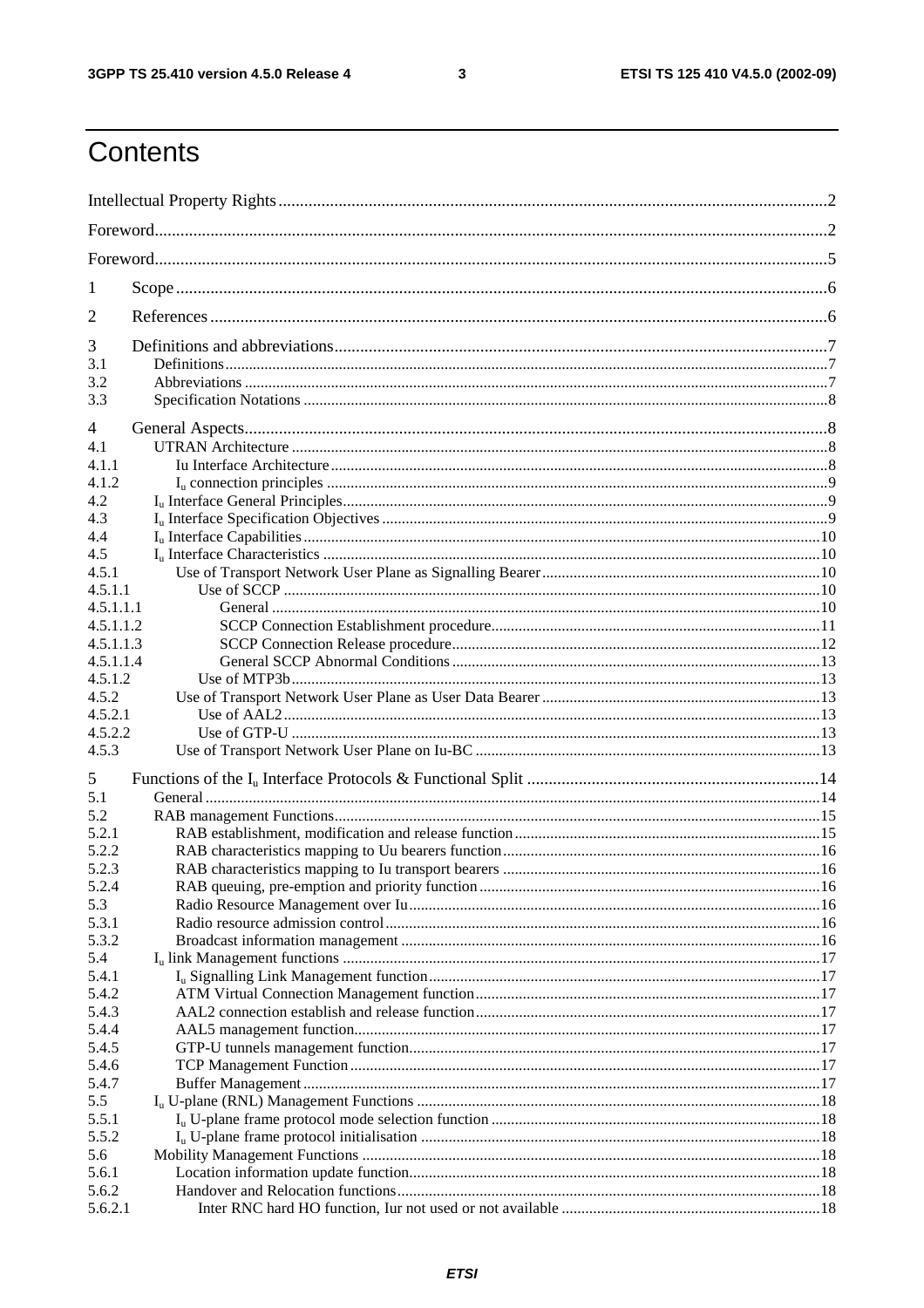#### $\overline{\mathbf{4}}$

| 5.6.2.2 |                               |  |  |  |  |
|---------|-------------------------------|--|--|--|--|
| 5.6.2.3 |                               |  |  |  |  |
| 5.6.2A  |                               |  |  |  |  |
| 5.6.3   |                               |  |  |  |  |
| 5.7     |                               |  |  |  |  |
| 5.7.1   |                               |  |  |  |  |
| 5.7.1.1 |                               |  |  |  |  |
| 5.7.1.2 |                               |  |  |  |  |
| 5.7.2   |                               |  |  |  |  |
| 5.7.2.1 |                               |  |  |  |  |
| 5.7.2.2 |                               |  |  |  |  |
| 5.8     |                               |  |  |  |  |
| 5.8.1   |                               |  |  |  |  |
| 5.8.2   |                               |  |  |  |  |
| 5.8.3   |                               |  |  |  |  |
| 5.8.4   |                               |  |  |  |  |
| 5.9     |                               |  |  |  |  |
| 5.9.1   |                               |  |  |  |  |
| 6       |                               |  |  |  |  |
| 6.1     |                               |  |  |  |  |
| 6.2     |                               |  |  |  |  |
| 6.3     |                               |  |  |  |  |
| 6.4     |                               |  |  |  |  |
| 7       |                               |  |  |  |  |
| 7.1     |                               |  |  |  |  |
| 7.2     |                               |  |  |  |  |
| 7.3     |                               |  |  |  |  |
| 7.4     |                               |  |  |  |  |
| 7.5     |                               |  |  |  |  |
| 7.6     |                               |  |  |  |  |
| 7.7     |                               |  |  |  |  |
|         | <b>Annex A (informative):</b> |  |  |  |  |
|         |                               |  |  |  |  |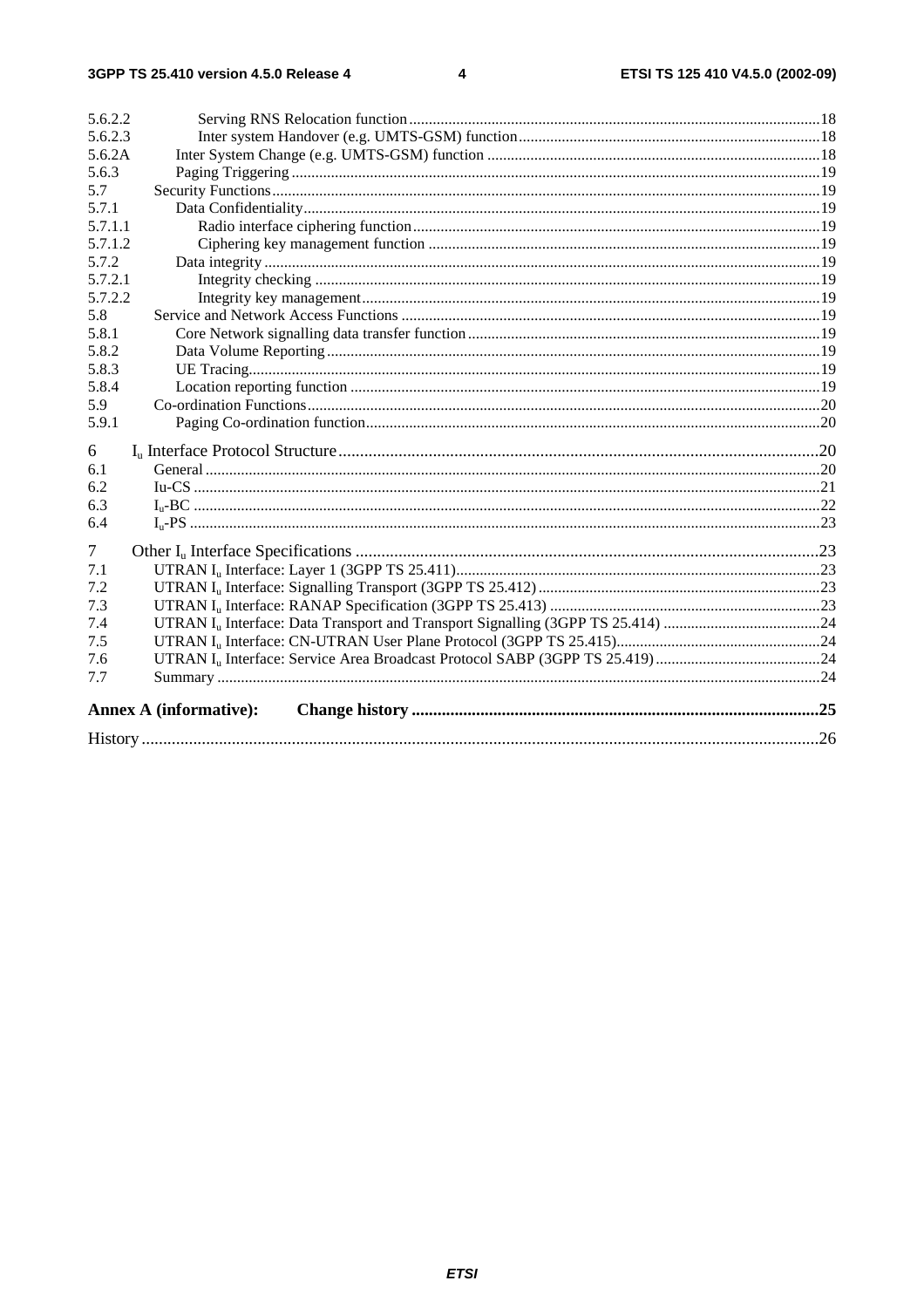## Foreword

This Technical Specification (TS) has been produced by the 3<sup>rd</sup> Generation Partnership Project (3GPP).

The contents of the present document are subject to continuing work within the TSG and may change following formal TSG approval. Should the TSG modify the contents of the present document, it will be re-released by the TSG with an identifying change of release date and an increase in version number as follows:

Version x.y.z

where:

- x the first digit:
	- 1 presented to TSG for information;
	- 2 presented to TSG for approval;
	- 3 or greater indicates TSG approved document under change control.
- y the second digit is incremented for all changes of substance, i.e. technical enhancements, corrections, updates, etc.
- z the third digit is incremented when editorial only changes have been incorporated in the document.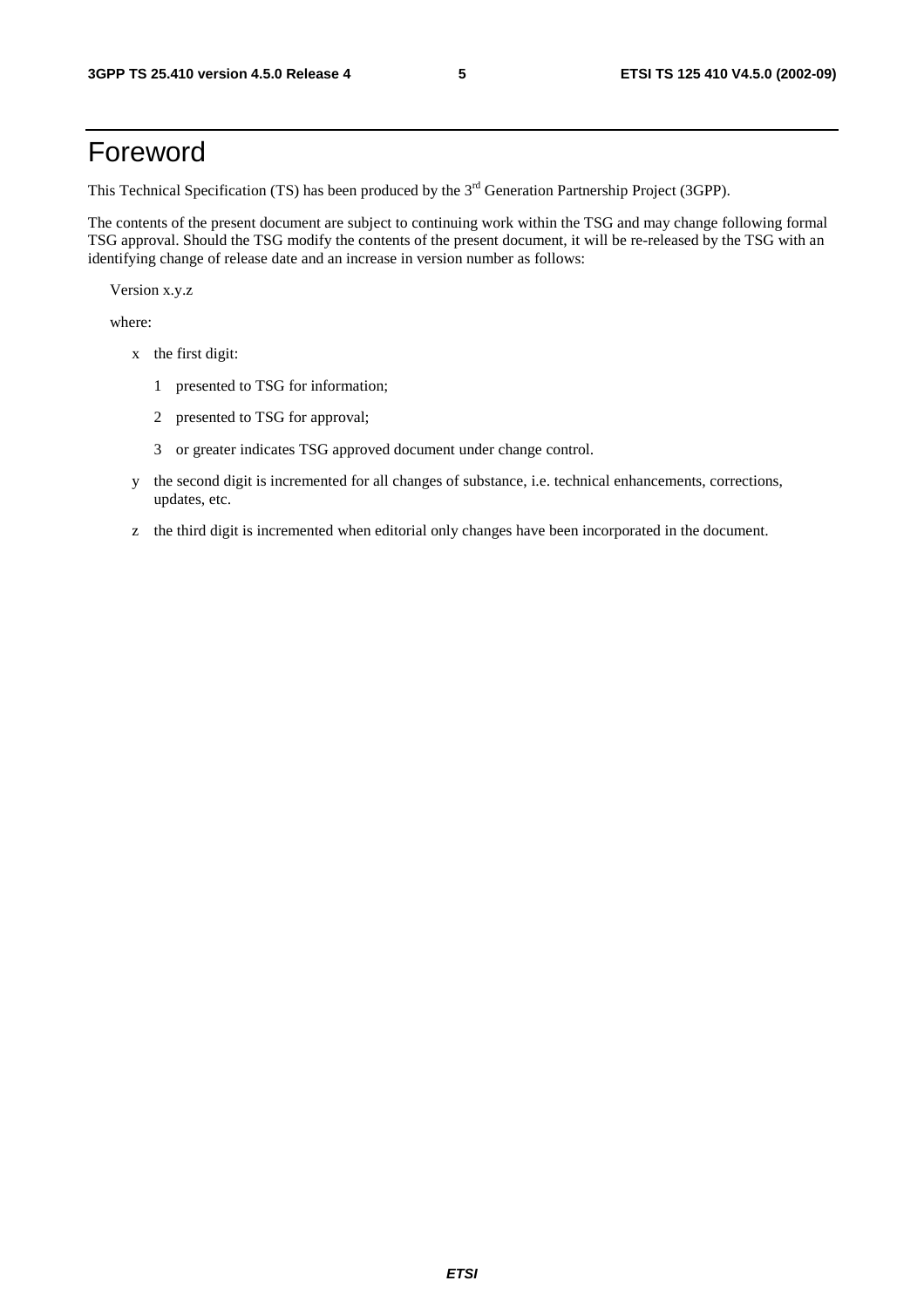## 1 Scope

The present document is an introduction to the 3GPP TS 25.41x series of Technical Specifications that define the Iu interface for the interconnection of Radio Network Controller (RNC) component of the UMTS Terrestrial Radio Access Network (UTRAN) to the Core Network of the UMTS system.

## 2 References

The following documents contain provisions which, through reference in this text, constitute provisions of the present document.

- References are either specific (identified by date of publication, edition number, version number, etc.) or non-specific.
- For a specific reference, subsequent revisions do not apply.
- For a non-specific reference, the latest version applies. In the case of a reference to a 3GPP document (including a GSM document), a non-specific reference implicitly refers to the latest version of that document *in the same Release as the present document*.
- [1] 3GPP TS 25.401: "UTRAN Overall Description".
- [2] 3GPP TR 23.930: "Iu Principles".
- [3] 3GPP TS 23.110: "UMTS Access Stratum Services and Functions".
- [4] 3GPP TS 25.411: "UTRAN Iu Interface Layer 1".
- [5] 3GPP TS 25.412: "UTRAN Iu Interface Signalling Transport".
- [6] 3GPP TS 25.413: "UTRAN Iu Interface RANAP Signalling".
- [7] 3GPP TS 25.414: "UTRAN Iu Interface Data Transport and Transport Signalling"
- [8] 3GPP TS 25.415: "UTRAN Iu Interface User Plane Protocols".
- [9] ITU-T Recommendation Q.711 (07/1996): "Functional description of the signalling connection control part".
- [10] ITU-T Recommendation Q.712 (07/1996): "Definition and function of signalling connection control part messages".
- [11] ITU-T Recommendation Q.713 (07/1996): "Signalling connection control part formats and codes".
- [12] ITU-T Recommendation Q.714 (07/1996): "Signalling connection control part procedures".
- [13] 3GPP TS 23.003: "Numbering, Addressing and Identification".
- [14] 3GPP TS 25.419: "UTRAN Iu Interface: Service Area Broadcast Protocol SABP".
- [15] 3GPP TS 23.153: "Out of Band Transcoder Control; Stage 2".
- [16] ITU-T Recommendation Q.2630.1: "AAL type 2 signalling protocol (Capability Set 1)".
- [17] ITU-T Recommendation Q.2630.2: "AAL type 2 signalling protocol Capability Set 2".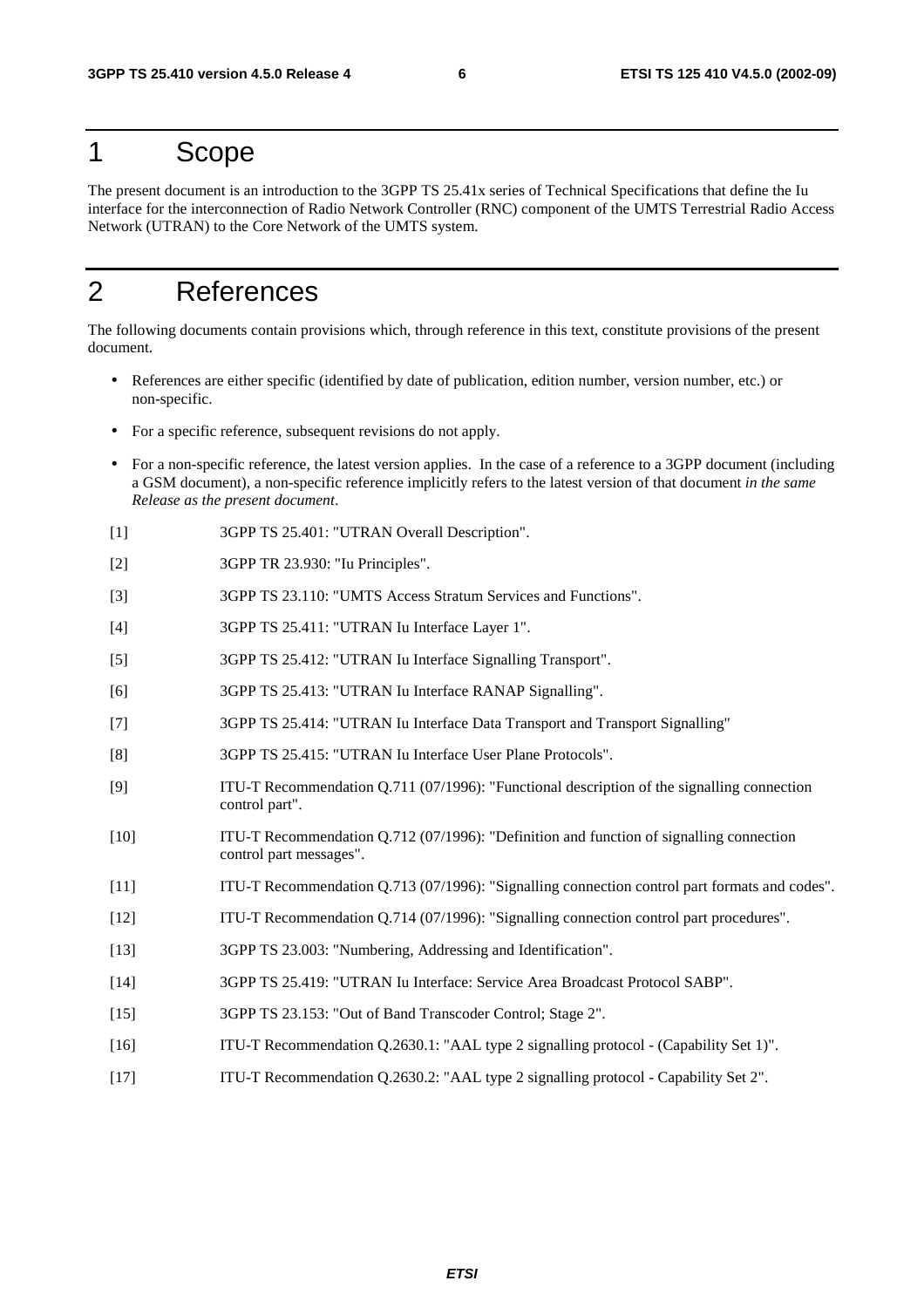## 3 Definitions and abbreviations

## 3.1 Definitions

For the purposes of the present document, the terms and definitions given in [1] apply.

## 3.2 Abbreviations

For the purposes of the present document, the following abbreviations apply:

| 3G-MSC                 | 3 <sup>rd</sup> Generation Mobile Switching Centre   |
|------------------------|------------------------------------------------------|
| 3G-SGSN                | 3 <sup>rd</sup> Generation Serving GPRS Support Node |
| AAL                    | <b>ATM Adaptation Layer</b>                          |
| ATM                    | <b>Asynchronous Transfer Mode</b>                    |
| BC                     | <b>Broadcast</b>                                     |
| <b>BSSMAP</b>          | Base Station Subsystem Management Application Part   |
| <b>CBS</b>             | <b>Cell Broadcast Service</b>                        |
| CC                     | <b>Connection Confirm</b>                            |
| CN                     | <b>Core Network</b>                                  |
| CR                     | <b>Connection Release</b>                            |
| <b>CREF</b>            | <b>Connection Refusal</b>                            |
| <b>CS</b>              | Circuit Switched                                     |
| <b>GT</b>              | Global Title                                         |
| GTP-U                  | <b>GPRS Tunnelling Protocol</b>                      |
| <b>IMSI</b>            | <b>International Mobile Subscriber Identity</b>      |
| $_{\rm IP}$            | <b>Internet Protocol</b>                             |
| <b>ISDN</b>            | <b>Integrated Services Digital Network</b>           |
| LA                     | <b>Location Area</b>                                 |
| <b>NAS</b>             | Non Access Stratum                                   |
| O&M                    | Operation and Maintenance                            |
| <b>PS</b>              | Packet Switched                                      |
| <b>PSTN</b>            | Public Switched Telephone Network                    |
| <b>PVC</b>             | Permanent Virtual Circuit                            |
| QoS                    | Quality of Service                                   |
| RA                     | Routing Area                                         |
| <b>RAB</b>             | Radio Access Bearer                                  |
| <b>RANAP</b>           | Radio Access Network Application Part                |
| <b>RLP</b>             | Radio Link Protocol                                  |
| <b>RNC</b>             | Radio Network Controller                             |
| <b>RNL</b>             | Radio Network Layer                                  |
| <b>RRC</b>             | Radio Resource Control                               |
| SA                     | Service Area                                         |
| SABP                   | Service Area Broadcast Protocol                      |
| SAP                    | <b>Service Access Point</b>                          |
| <b>SCCP</b>            | <b>Signalling Connection Control Part</b>            |
| <b>SPC</b>             | <b>Signalling Point Code</b>                         |
| <b>SRNS</b>            | Serving Radio Network Subsystem                      |
| SSN                    | Sub-System Number                                    |
| SVC                    | <b>Switched Virtual Circuit</b>                      |
| TCP                    | <b>Transmission Control Protocol</b>                 |
| UE                     | <b>User Equipment</b>                                |
| <b>UDP</b>             | <b>User Datagram Protocol</b>                        |
| $\mathbf{U}\mathbf{P}$ | <b>User Plane</b>                                    |
| <b>URA</b>             | <b>UTRAN Registration Area</b>                       |
| <b>UTRAN</b>           | <b>UMTS Terrestrial Radio Access Network</b>         |
| <b>VC</b>              |                                                      |
|                        | Virtual Circuit                                      |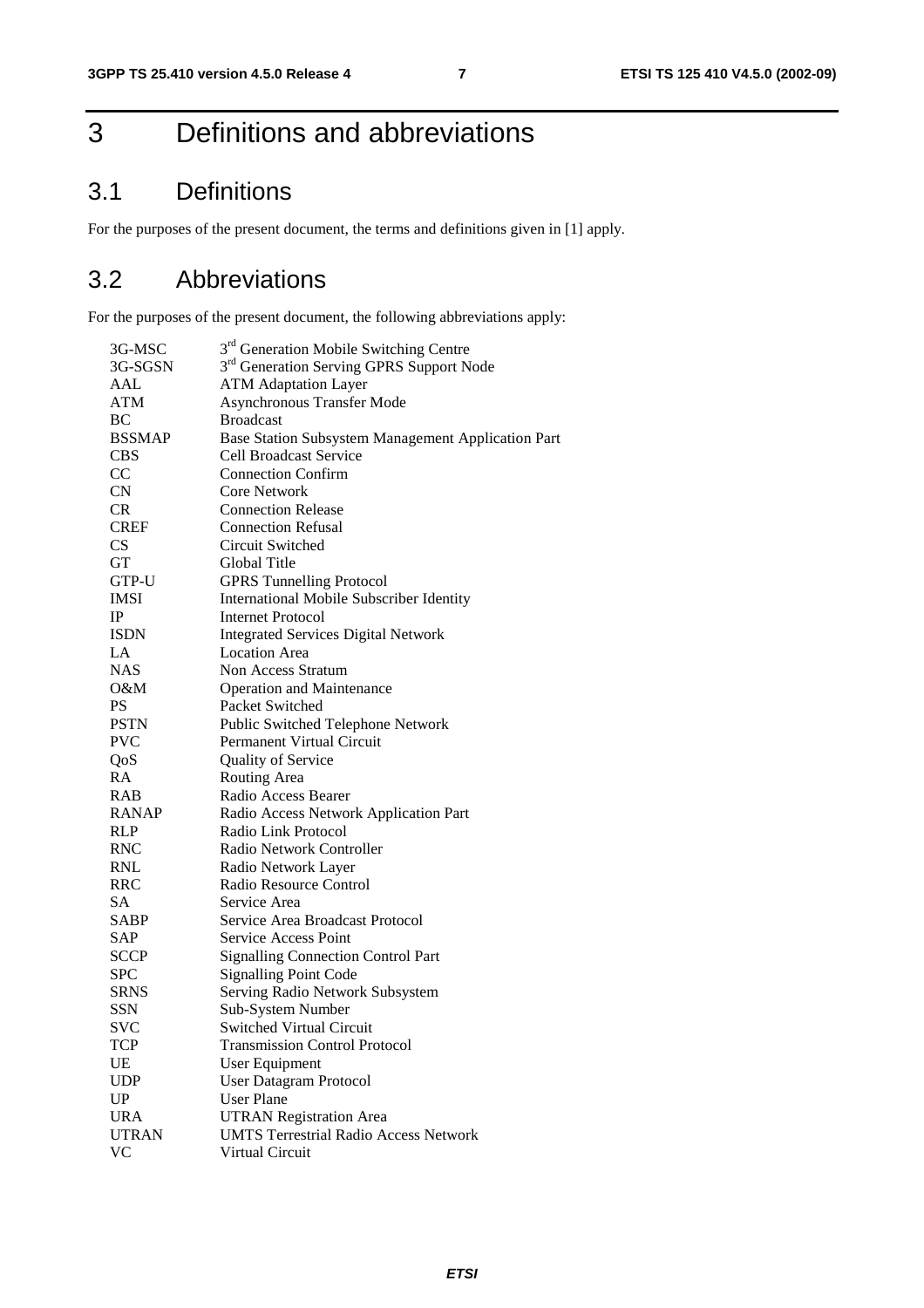## 3.3 Specification Notations

For the purposes of the present document, the following notations apply:

| Procedure | When referring to a procedure in the specification the Procedure Name is written with the first<br>letters in each word in upper case characters followed by the word "procedure", e.g. Radio<br>Network Layer procedures.   |
|-----------|------------------------------------------------------------------------------------------------------------------------------------------------------------------------------------------------------------------------------|
| Message   | When referring to a message in the specification the MESSAGE NAME is written with all letters<br>in upper case characters followed by the word "message", e.g. RADIO LINK SETUP REQUEST<br>message.                          |
| Frame     | When referring to a control or data frame in the specification the CONTROL/DATA FRAME<br>NAME is written with all letters in upper case characters followed by the words "control/data"<br>frame", e.g. DCH transport frame. |

## 4 General Aspects

### 4.1 UTRAN Architecture

### 4.1.1 Iu Interface Architecture

The overall UMTS architecture and UTRAN architectures are described in [1]. This subclause specifies only the architecture of the Iu interface, and shall not constrain the network architecture of either Core or Radio Access Networks.

The  $I_{\text{u}}$  interface is specified at the boundary between the Core Network and UTRAN. Figure 4.1 depicts the logical division of the  $I_{\mu}$  interface. From the Iu perspective, the UTRAN access point is an RNC.



**Iu Interface**

#### **Figure 4.1: Iu Interface Architecture**

The Iu interface towards the PS-domain of the core network is called Iu-PS, and the Iu interface towards the CS-domain is called Iu-CS. The differences between Iu-CS and Iu-PS are treated elsewhere in the present document. The Iu interface to the Broadcast domain is called Iu-BC.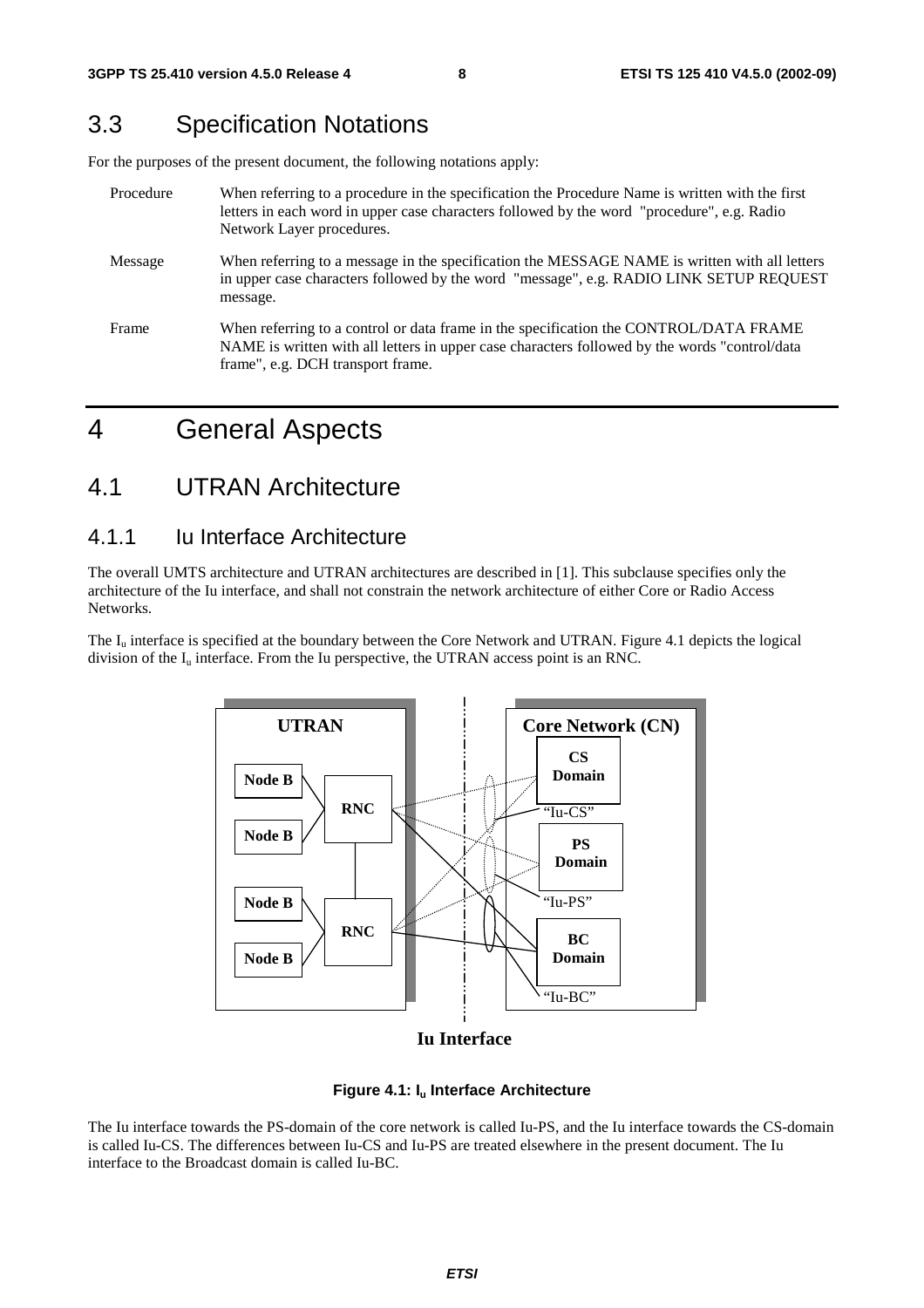There shall not be more than one Iu interface (Iu-PS) towards the PS-domain from any one RNC. Each RNC shall not have more than one Iu interface (Iu-CS) towards its default CN node within the CS domain, but may also have further Iu interfaces (Iu-CS) towards other CN nodes within the CS domain. (See [6] for definition of Default CN node.) These further Iu interfaces (Iu-CS) shall only be used as a result of intra-MSC inter-system handover or SRNS relocation, in the case the anchor CN node directly connects to the target RNC. There shall not be more than one Iu interface (Iu-BC) from an RNC towards the Broadcast domain.

In the separated core network architecture, this means that there shall be separate signalling and user data connections towards the PS and CS domains – this applies in both transport and radio network layers.

In the combined architecture, there shall be separate connections in the user plane towards the PS and CS domains (in both transport and radio network layers). In the control plane, there shall be separate SCCP connections to the two logical domains.

In either architecture, there can be several RNCs within UTRAN and so UTRAN may have several  $I<sub>u</sub>$  access points towards the Core Network. As a minimum, each Iu access point (in UTRAN or CN) shall independently fulfil the requirements of the relevant Iu specifications (25.41x series – see clause 7).

### 4.1.2 Iu connection principles

The Iu interface has a hierarchical architecture where one higher layer entity controls several lower layer entities. The hierarchy for the CN - UTRAN signalling connection end points is described below:

- Each CN Access Point may be connected to one or more UTRAN Access Points.
- For the PS domain, each UTRAN Access Point shall not be connected to more than one CN Access Point.
- For the CS domain, each UTRAN Access Point may be connected to one or more CN Access Points.
- For the BC domain, each UTRAN Access Point may be connected to one CN Access Point only.

### 4.2 Iu Interface General Principles

From a UTRAN perspective, maximising the commonality of the various protocols that flow on the Iu interface is desirable. This means at the minimum that:

- A common set of radio access bearer services will be offered by UTRAN to the Core Network nodes, regardless of their type (e.g. 3G-MSC or 3G-SGSN).

There will be a common functional split between UTRAN and the Core Network nodes, regardless of their type (e.g. 3G-MSC or 3G-SGSN).

Signalling in the radio network control plane shall not depend on the specific choice of transport layers.

### 4.3 I<sub>u</sub> Interface Specification Objectives

The following objectives are partly derived from [2].

The  $I_u$  interface shall be specified such that it can support:

- the interconnection of RNCs with Core Network Access Points within a single PLMN.
- the interconnection of RNCs with Core Network Access Points irrespective of the manufacturer of any of the elements.
- all UMTS services.

The I<sub>u</sub> interface shall facilitate the use of the same RNC, MSC or SGSN in all PLMNs.

The I<sub>u</sub> interface shall facilitate the sharing of transport technology between Iu-PS and Iu-BC.

The  $I_{\text{u}}$  interface shall allow interworking to the GSM Core Network.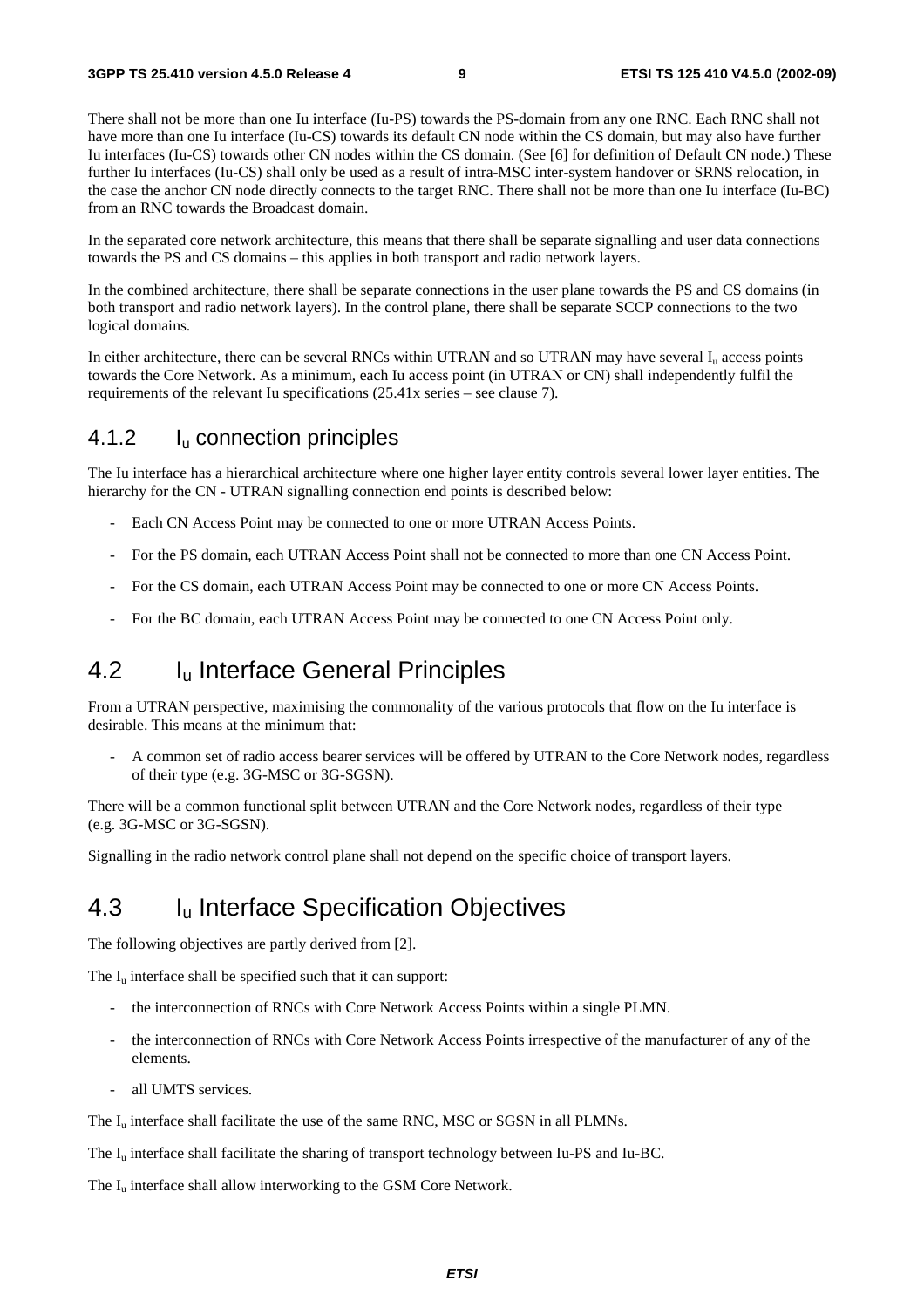#### **3GPP TS 25.410 version 4.5.0 Release 4 10 ETSI TS 125 410 V4.5.0 (2002-09)**

Independence between the protocol layers and between control and user planes shall be maintained on the Iu interface.

The  $I<sub>u</sub>$  interface shall allow independent evolution of technologies within the Core, Radio Access and Transport Networks.

The  $I_{\text{u}}$  interface shall allow separate evolution of O&M facilities.

The  $I_{\text{u}}$  interface shall be standardised as an open and multi-vendor interface.

The Iu interface specifications shall facilitate the migration of some services from the CS-domain to the PS-domain. In particular, the RANAP protocol shall be common to both PS and CS domains, and the  $I<sub>u</sub>$  user plane protocol(s) shall be independent of the core network domain (PS or CS), except where a specific feature is only required for one domain.

## 4.4 I<sub>u</sub> Interface Capabilities

The following capabilities are derived from the requirements described in [2].

The  $I_u$  interface supports:

- procedures to establish, maintain and release Radio Access Bearers;
- procedures to perform SRNS relocation, intra-system handover, inter-system handover and inter-system change;
- procedures to support the Cell Broadcast service;
- a set of general procedures, not related to a specific UE;
- the separation of each UE on the protocol level for user specific signalling management;
- the transfer of NAS signalling messages between UE and CN;
- location services by transferring requests from the CN to UTRAN, and location information from UTRAN to CN. The location information may comprise a geographical area identifier or global co-ordinates with uncertainty parameters;
- simultaneous access to multiple CN domains for a single UE;
- mechanisms for resource reservation for packet data streams.

## 4.5 Iu Interface Characteristics

### 4.5.1 Use of Transport Network User Plane as Signalling Bearer

- 4.5.1.1 Use of SCCP
- 4.5.1.11 **General**

The SCCP is used to support signalling messages between the CNs and the RNC. One user function of the SCCP, called Radio Access Network Application Part (RANAP), is defined. The RANAP uses one signalling connection per active UE and CN for the transfer of layer 3 messages.

Both connectionless and connection-oriented procedures are used to support the RANAP. TS 25.413 explains whether connection oriented or connectionless services should be used for each layer 3 procedure.

RANAP may use SSN, SPC and/or GT and any combination of them as addressing schemes for the SCCP. Which of the available addressing scheme to use for the SCCP is an operator matter.

When GT addressing is utilised, the following settings shall be used:

SSN Indicator  $= 1$  (RANAP SSN as defined in [13] shall always be included).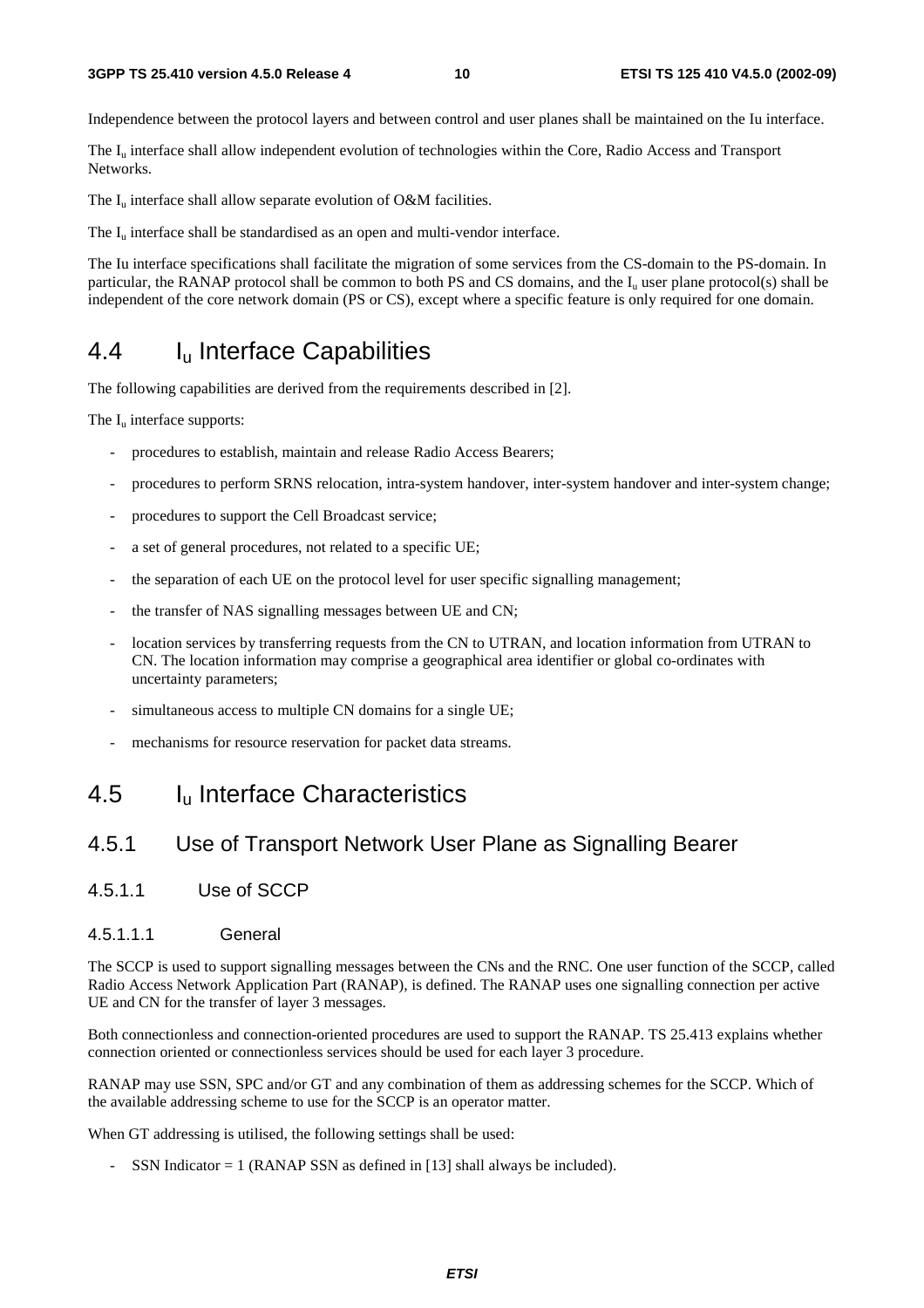- Global Title Indicator  $= 0100$  (GT includes translation type, numbering plan, encoding scheme and nature of address indicator).
- Translation Type =  $0000 0000$  (not used).
- Numbering Plan =  $0001$  (E.163/4).
- Nature of Address Indicator =  $000\,0100$  (International Significant Number).
- Encoding Scheme  $= 0001$  or 0010 (BCD, odd or even).
- Routing indicator =  $0$  or 1 (route on GT or PC/SSN).

When used, the GT shall be the E.164 address of the relevant node.

The following subclauses describe the use of SCCP connections for RANAP transactions. Subclause 4.5.1.2 describes the connection establishment procedures. Subclause 4.5.1.3 describes the connection release procedures. Subclause 4.5.1.4 describes abnormal conditions.

#### 4.5.1.1.2 SCCP Connection Establishment procedure

A new SCCP connection is established when information related to the communication between a UE and the network has to be exchanged between RNC and CN, and no SCCP connection exists between the CN and the RNC involved, for the concerned UE.

Various SCCP connection establishment cases have to be distinguished:

- i) RNC Initiated SCCP Signalling Connection;
- ii) CN Initiated SCCP Signalling Connection.

The above cases are the only cases currently identified for SCCP connection establishment. Others may emerge in the future.

#### 4.5.1.1.2.1 Establishment procedure in case i

The SCCP signalling connection establishment is initiated, by the RNC, at the reception of the first layer 3 non access stratum message from the UE.

#### **Initiation**

The RNC sends SCCP CONNECTION REQUEST message to the Core Network. A RANAP message shall be included in the user data field of the SCCP CONNECTION REQUEST message when the RANAP message size is less than or equal to the maximum size of the user data field in the SCCP CONNECTION REQUEST message. When the RANAP message is longer than the maximum size, the user data field shall not be included in the SCCP CONNECTION REQUEST message.

#### **Termination**

- **successful outcome** 
	- The SCCP CONNECTION CONFIRM message, which may optionally contain a connection oriented RANAP message in the user data field, is returned to the RNC.
- **unsuccessful outcome** 
	- If the SCCP signalling connection establishment fails, an SCCP CONNECTION REFUSAL message will be sent back to the RNC. This message may contain a RANAP message in the user data field.

For more information on how the RANAP procedure Initial UE Message is handled, please see the elementary procedure Initial UE Message in TS 25.413 [6].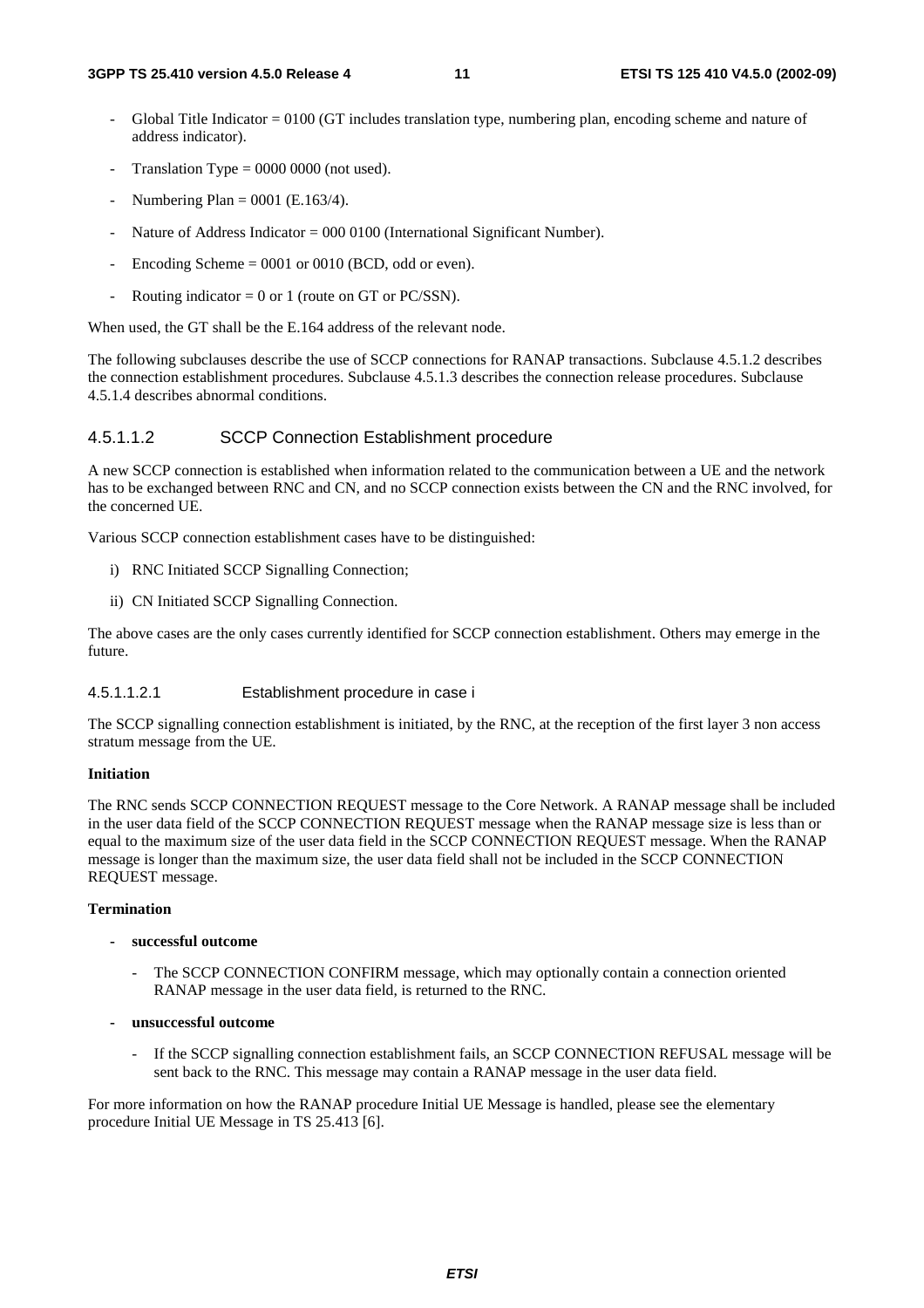```
RNC CN
CR {SSN=RANAP, a1=x, RANAP message or no user data} 
   -------------------------------------------> 
   CC {a1=y,a2=x, RANAP message or no user data} 
                 <------------------------------------------ 
                        or 
    CREF{a2=x, RANAP message or no user data} 
    <------------------------------------------ 
           a1 = source local reference, 
        a2 = destination local reference, 
    x = SCCP connection reference at the RNC, 
     y = SCCP connection reference at the CN.
```
#### **Figure 4.2: Setting-up of RNC Initiated SCCP Signalling Connection**

4.5.1.1.2.2 Establishment procedure in case ii

The SCCP signalling connection establishment is initiated, by the Core Network, in connection with performing a Relocation.

#### **Initiation**

The Core Network initiates the connection establishment by sending an SCCP CONNECTION REQUEST message to the RNC. Optionally, a RANAP message may be included in the user data field of the SCCP CONNECTION REQUEST message.

#### **Termination**

- **successful outcome** 
	- The SCCP CONNECTION CONFIRM message, which may optionally contain a connection oriented RANAP message in the user data field, is returned to the Core Network.
- **unsuccessful outcome** 
	- If the SCCP signalling connection establishment fails, an SCCP CONNECTION REFUSAL message will be sent back to the Core Network. This message may contain a RANAP message in the user data field.

RNC CN CR {SSN=RANAP, a1=y,RANAP message or no user data} <----------------------------------------- CC {a1=x, a2=y, RANAP message or no user data} ------------------------------------------> or CREF{a2=y, RANAP message or no user data} ------------------------------------------> a1 = source local reference, a2 = destination local reference, x = SCCP connection reference at the RNC, y = SCCP connection reference at the CN.



#### 4.5.1.1.3 SCCP Connection Release procedure

This procedure is always initiated at the Core Network side in normal release case.

An SCCP connection is released when the CN realises that a given signalling connection is no longer required.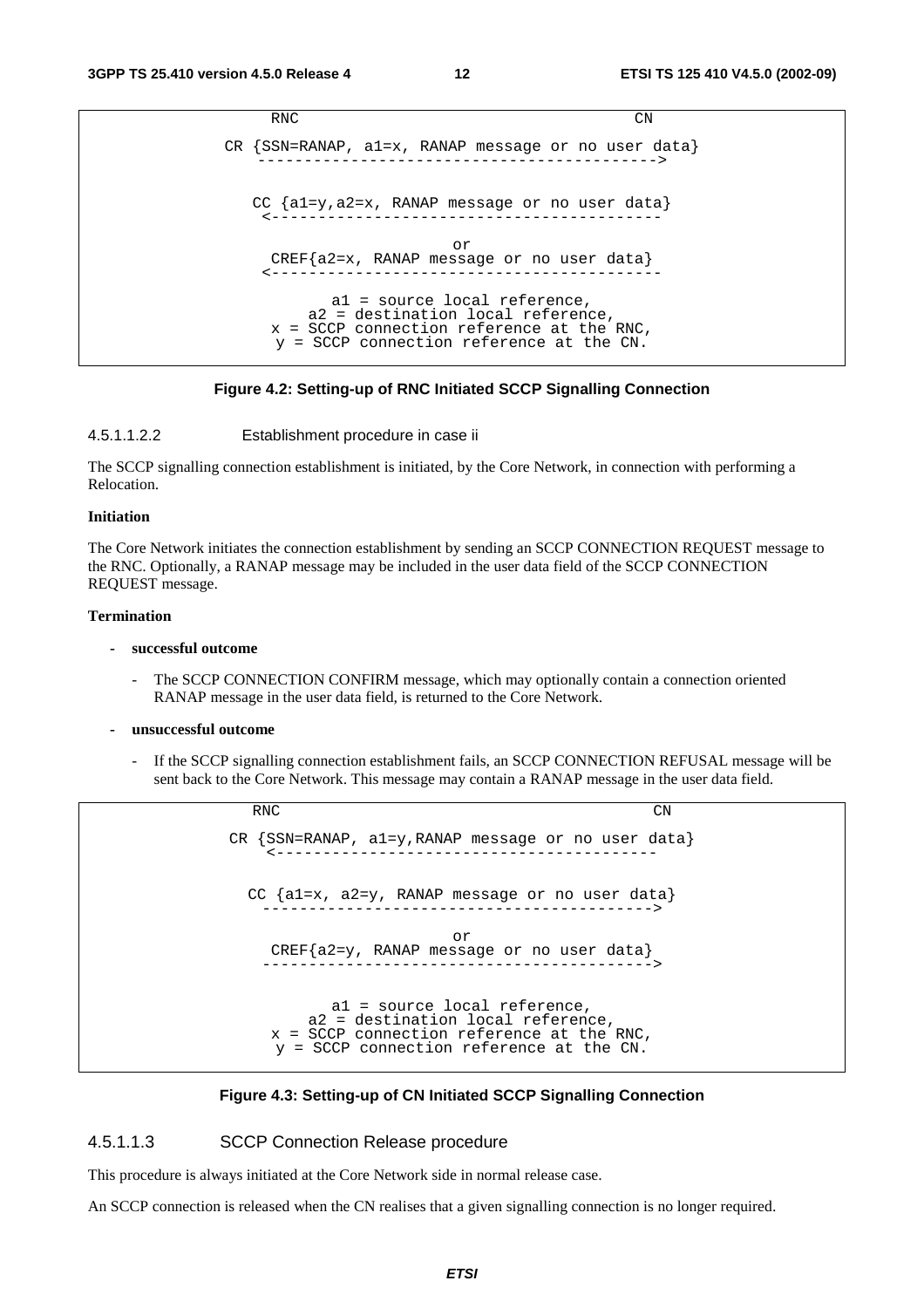#### **3GPP TS 25.410 version 4.5.0 Release 4 13 ETSI TS 125 410 V4.5.0 (2002-09)**

The CN sends a SCCP RELEASED message.

The procedure may be initiated at the Core Network side and the RNC side in any abnormal release case.

#### 4.5.1.1.4 General SCCP Abnormal Conditions

If a user-out-of-service information or signalling-point-inaccessible information is received by the RANAP, no new attempt to establish SCCP connections towards the affected point code will be started until the corresponding user-inservice information or signalling-point-accessible information is received.

When a user-out-of-service information or signalling-point-inaccessible is received by the RNC, an optional timer may be started. When the timer expires, all the SCCP connections towards the affected point code will be released. When the user-in-service or signalling-point-accessible is received, the timer is stopped.

If for any reason an SCCP connection is released, the optional timer expires or a connection refusal is received while any of the RANAP procedures are being performed or while a dedicated resource is still allocated, the following actions are taken:

#### **At RNC:**

- Any RNC procedure relating to that connection is abandoned.
- The UTRAN resources allocated to the connection are released.

#### **At Core Network:**

The resources associated with the SCCP connection are cleared as soon as possible.

#### 4.5.1.2 Use of MTP3b

- For a given MSC, the RNC shall be able to access RANAP and ALCAP either under the same MTP3b destination point code, or under different point codes;
- For a given RNC, the MSC shall be able to access RANAP and ALCAP either under the same MTP3b destination point code, or under different point codes.

### 4.5.2 Use of Transport Network User Plane as User Data Bearer

#### 4.5.2.1 Use of AAL2

AAL2 is used as the user data bearer towards the CS domain.

Q.2630.2 is used as the protocol for dynamically setup AAL-2 connections over Iu towards the CS domain. Q.2630.2 adds new optional capabilities to Q.2630.1.

#### 4.5.2.2 Use of GTP-U

GTP-U is used as the user data bearer towards the PS domain.

RANAP Signalling is used to establish, modify and release the GTP-U tunnels towards the PS domain.

### 4.5.3 Use of Transport Network User Plane on Iu-BC

TCP/IP is used as the bearer for the radio network layer protocol over  $I_n$ -BC.

The TCP connection is normally established by the CN using standard TCP procedures.

A new TCP connection is established by the RNC only when there is information (e.g. failure or restart indications) that needs to be sent from RNC to the CN, and there is no existing TCP connection. The RNC shall establish the connection using standard TCP procedures.

The node that established the connection shall release the TCP connection.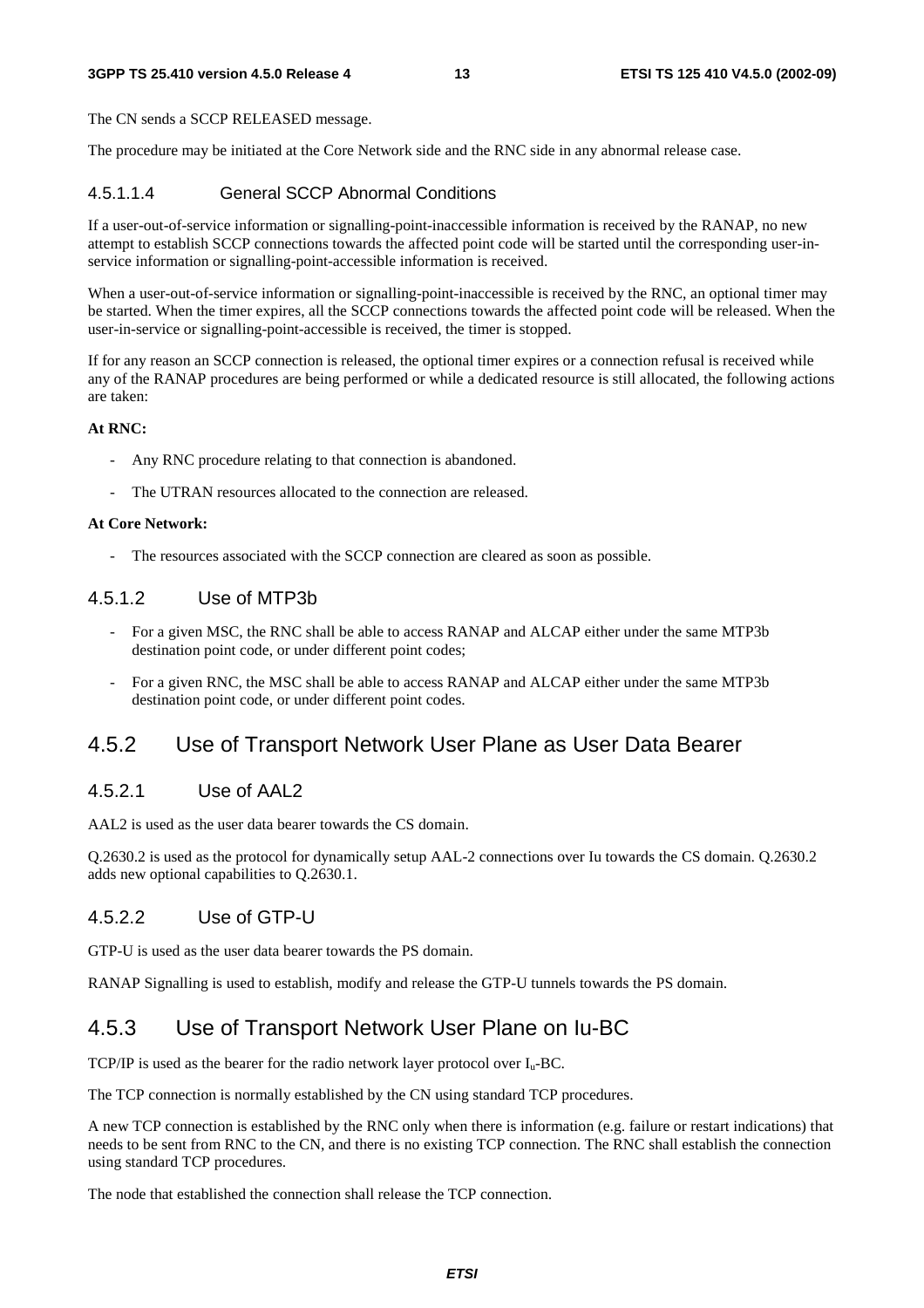## 5 Functions of the  $I_u$  Interface Protocols & Functional Split

## 5.1 General

This subclause defines the functional split between the core network and the UMTS radio access network. In addition, the possible interaction between the functions is defined. The functional split is shown in table 5.1.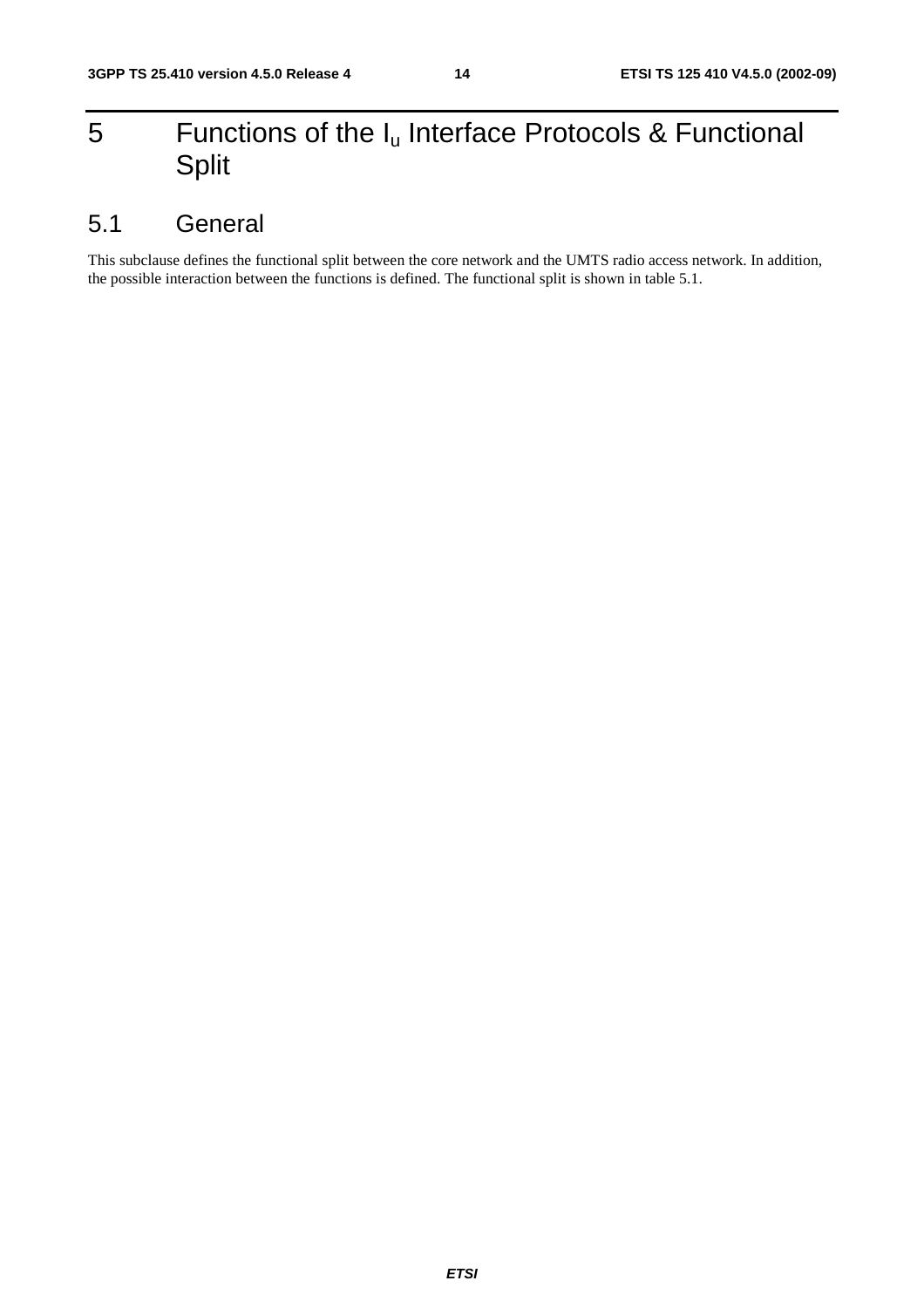| <b>Function</b>                                      | <b>UTRAN</b>                              | <b>CN</b>                                          |
|------------------------------------------------------|-------------------------------------------|----------------------------------------------------|
| <b>RAB management functions:</b>                     |                                           |                                                    |
| RAB establishment, modification and release          |                                           | х                                                  |
| RAB characteristics mapping $I_u$ transmission       | $\frac{\mathsf{X}}{\mathsf{X}}$           |                                                    |
| bearers                                              |                                           |                                                    |
| RAB characteristics mapping Uu bearers               | $\overline{\mathsf{X}}$                   |                                                    |
| RAB queuing, pre-emption and priority                | X                                         | х                                                  |
|                                                      |                                           |                                                    |
| <b>Radio Resource Management functions:</b>          |                                           |                                                    |
| Radio Resource admission control                     | Χ                                         |                                                    |
| <b>Broadcast Information</b>                         | $\overline{\mathsf{x}}$                   | X                                                  |
|                                                      |                                           |                                                    |
| Iu link Management functions:                        |                                           |                                                    |
| I <sub>u</sub> signalling link management            | х                                         | х                                                  |
| ATM VC management                                    | $\overline{\mathsf{x}}$                   | $\overline{\mathsf{X}}$                            |
| AAL2 establish and release                           | $\overline{\mathsf{x}}$                   | $\frac{X}{X}$                                      |
| AAL5 management                                      | $\frac{\overline{x}}{\overline{x}}$       |                                                    |
| GTP-U Tunnels management                             |                                           | $\overline{\mathsf{x}}$                            |
| <b>TCP Management</b>                                | $\overline{\mathsf{x}}$                   | $\overline{\mathsf{x}}$                            |
| <b>Buffer Management</b>                             | X                                         |                                                    |
|                                                      |                                           |                                                    |
| Iu U-plane (RNL) Management:                         |                                           |                                                    |
| I <sub>u</sub> U-plane frame protocol management     |                                           | X                                                  |
| I <sub>n</sub> U-plane frame protocol initialization | X                                         |                                                    |
|                                                      |                                           |                                                    |
| <b>Mobility management functions:</b>                |                                           |                                                    |
| Location information reporting                       | Χ                                         | X                                                  |
| Handover and Relocation                              |                                           |                                                    |
| Inter RNC hard HO, lur not used or not available     | Χ                                         | Χ                                                  |
| Serving RNS Relocation (intra/inter MSC)             | $\overline{\mathsf{x}}$                   | $\overline{\mathsf{x}}$                            |
| Inter system hard HO (UMTS-GSM)                      | $\overline{X}$<br>$\overline{\mathsf{x}}$ | $\overline{\mathsf{X}}$                            |
| Inter system Change (UMTS-GSM)                       |                                           | $\overline{\mathsf{X}}$<br>$\overline{\mathsf{x}}$ |
| Paging Triggering                                    |                                           |                                                    |
| <b>Security Functions:</b>                           |                                           |                                                    |
| Data confidentiality                                 |                                           |                                                    |
| Radio interface ciphering                            | х                                         |                                                    |
| Ciphering key management                             |                                           | X                                                  |
| User identity confidentiality                        | Χ                                         | $\overline{\mathsf{x}}$                            |
| Data integrity                                       |                                           |                                                    |
| Integrity checking                                   | х                                         |                                                    |
| Integrity key management                             |                                           | Χ                                                  |
|                                                      |                                           |                                                    |
| <b>Service and Network Access functions:</b>         |                                           |                                                    |
| CN Signalling data                                   | X                                         | х                                                  |
| Data Volume Reporting                                | $\overline{\mathsf{x}}$                   |                                                    |
| <b>UE Tracing</b>                                    | $\overline{\mathsf{x}}$                   | х                                                  |
| Location reporting                                   | $\overline{\mathsf{x}}$                   | $\overline{\mathsf{x}}$                            |
|                                                      |                                           |                                                    |
| I <sub>u</sub> Co-ordination functions:              |                                           |                                                    |
| Paging co-ordination                                 | Χ                                         | X                                                  |

#### **Table 5.1: Iu interface functional split**

## 5.2 RAB management Functions

### 5.2.1 RAB establishment, modification and release function

The RAB, Radio Access Bearer, is defined to be set-up between UE and CN. Depending on subscription, service, requested QoS etc. different types of RABs will be used. It is the CN that controls towards the UTRAN the establishment, modification or release of a RAB.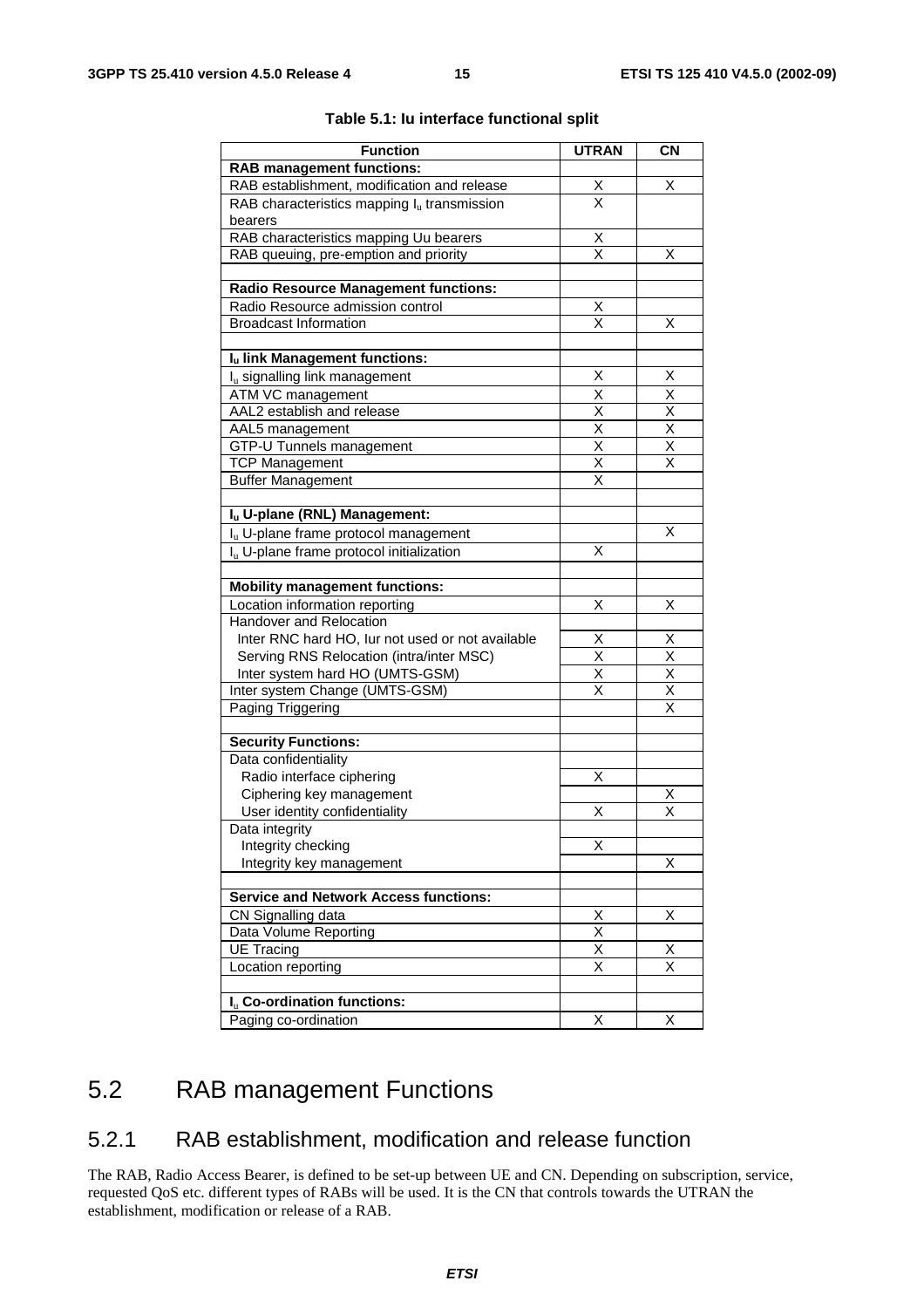The RAB identity is allocated by CN by mapping the value for the NAS Binding information (from the actual protocol IE for the respective CN domain) to the RAB ID as specified in [3]. The RAB identity is globally significant on both the radio bearer and on the Iu bearer for a given UE in a particular CN domain.

RAB establishment, modification and release is a CN initiated function.

RAB establishment, modification and release is a UTRAN executed function.

RAB release request is a UTRAN initiated function, triggered when UTRAN e.g. fails to keep the RAB established with the UE.

#### 5.2.2 RAB characteristics mapping to Uu bearers function

The RAB characteristics mapping function is used to map the radio access bearers to the Uu bearers. The mapping is performed during the establishment of the RAB. UTRAN shall perform the mapping between the bearers.

RAB mapping to Uu transmission bearers is a UTRAN function.

### 5.2.3 RAB characteristics mapping to Iu transport bearers

The RAB characteristics mapping function is used to map the radio access bearers to the Iu interface transport bearers. The mapping is performed during the establishment of the RAB.

UTRAN shall perform this mapping between the bearers if AAL2 is used, since it is the UTRAN that establishes the AAL2 connections.

In case of RAB towards the PS domain, UTRAN shall perform the mapping between the radio access bearers and the IP layer.

RAB characteristics mapping to Iu transport bearers is a UTRAN function.

### 5.2.4 RAB queuing, pre-emption and priority function

The allocation/retention priority level of a RAB is determined by the CN based on e.g. subscription information, QoS information etc. Accordingly, the CN shall request RAB establishment or modification with an indication of the priority level and the pre-emption capability of that RAB and the queuing vulnerability. Queuing and resource pre-emption shall be performed by UTRAN accordingly.

RAB queuing, pre-emption and allocation/retention priority handling is a UTRAN controlled function.

RAB queuing, pre-emption and allocation/retention priority setting is a CN function.

### 5.3 Radio Resource Management over Iu

### 5.3.1 Radio resource admission control

When UTRAN receives a request to establish or modify a radio access bearer from the CN, the current radio resource situation is analysed and the admission control either accepts or rejects the request. This is called "Radio resource admission control" and is handled by the UTRAN. If the request is queued, it is handled by the RAB queuing, preemption and priority function.

#### 5.3.2 Broadcast information management

This function consists in the broadcast from network toward UE of some information in the coverage area of the whole network or different parts of the network.

There are two kinds of Broadcast information management. UTRAN broadcast information, and Cell Broadcast information management. All UTRAN broadcast information management shall be handled locally within UTRAN. All Cell Broadcast information is controlled by CN and executed by UTRAN.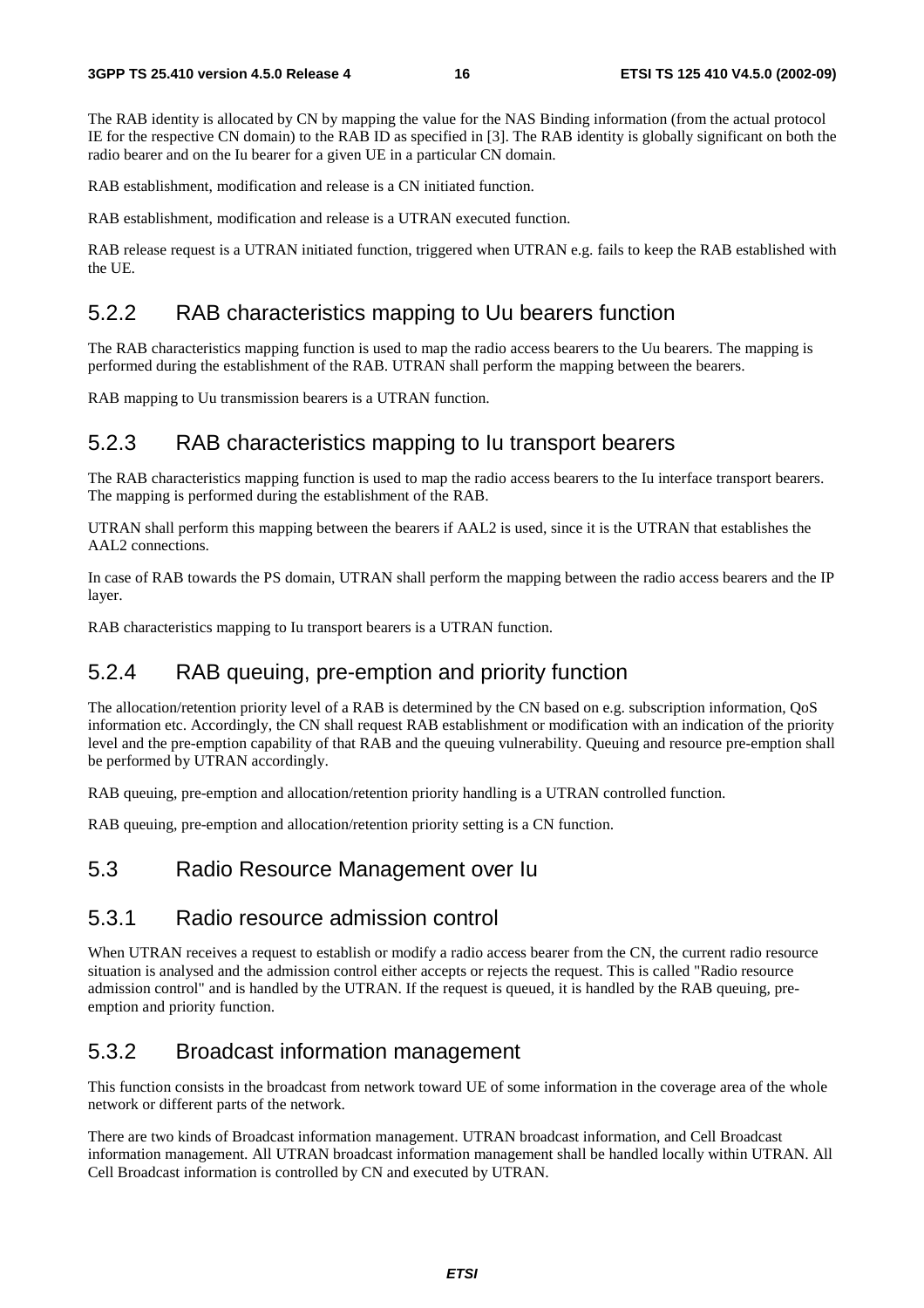## 5.4 Iu link Management functions

### 5.4.1 Iu Signalling Link Management function

The  $I<sub>u</sub>$  signalling link management function provides a reliable transfer of the radio network signalling between UTRAN and CN. Both CN and UTRAN manage the function.

This function is in particular responsible for Iu signalling connection establishment, which can be established either by the CN or the RNC and for  $I_u$  signalling connection release, which is controlled by CN possibly upon UTRAN request.

### 5.4.2 ATM Virtual Connection Management function

This function refers to handling of ATM Virtual Connections (VCs) between CN and UTRAN.

This function shall be used to establish, maintain and release the ATM VCs. For permanent VCs, it is regarded to be an O&M function.

This function also includes the selection of a Virtual Circuit to be used for a particular RAB. The selection of ATM VC upon an Iu radio access bearer service request, shall be done by UTRAN. The selected VC shall fulfil the requirements of the request. The VC may consist of several sublinks: such as SCCP connections, AAL2 connections or IP flows.

### 5.4.3 AAL2 connection establish and release function

This function is used to establish and release the AAL type 2 connections between CN and UTRAN upon an Iu radio access bearer service request. Both UTRAN and CN are taking part in the establishment of AAL2 connection. UTRAN shall initiate both establishment and release of AAL2 connections. In abnormal cases, the CN may also initiate release of AAL2 connections. The use of AAL2 for Iu transmission bearers depends on type of CN.

### 5.4.4 AAL5 management function

AAL5 connections between CN and UTRAN shall be pre-configured at system initialisation. Basic configuration is PVCs. For user data, SVC is possible.

The AAL5 management is a function handled by both the CN and the UTRAN.

### 5.4.5 GTP-U tunnels management function

This function is used to establish and release GTP-U tunnels between CN and UTRAN upon a radio access bearer service request. This involves assigning a tunnel identifier for each direction and the creation of a context containing the tunnel information. The tunnel identifier for the downlink is allocated by the UTRAN, and the tunnel identifier for the uplink is allocated by the CN. Both CN and UTRAN should maintain the context. The use of GTP-U for  $I<sub>u</sub>$  transport bearers depends on type of CN.

### 5.4.6 TCP Management Function

This function is used to establish and release the TCP connections between CN and UTRAN over  $I_{u}$ -BC.

The TCP management function exists in both UTRAN and CN.

### 5.4.7 Buffer Management

Congestion control shall be performed over the Iu user plane using buffer management and no flow control.

This function includes buffers to store received packet data units that at reception can not be processed due to e.g. congestion. In UTRAN, there must be a buffer management function handling received packets from the peer CN node.

The used mechanism is not in the scope of the present document and not relevant to be standardised.

Buffer management is a UTRAN function.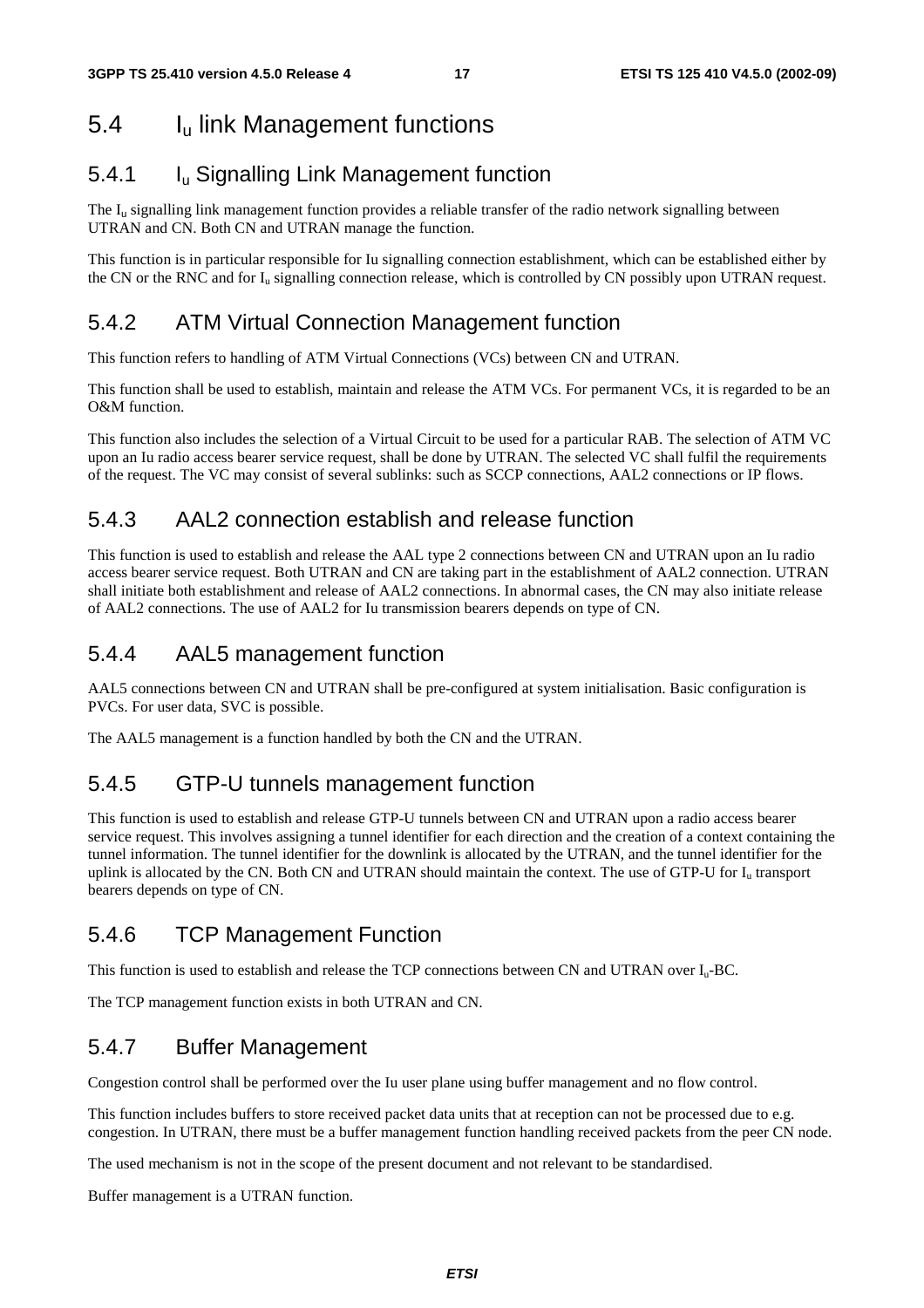## 5.5 Iu U-plane (RNL) Management Functions

### 5.5.1 Iu U-plane frame protocol mode selection function

The  $I_u$  UP in the Radio Network Layer provides modes of operation that can be activated on RAB basis. For a given RAB, the I<sub>u</sub> UP operates either in a Transparent or in Support mode. I<sub>u</sub> U-plane frame protocol mode is selected by the CN. A set of appropriate U-plane version(s) is indicated within RANAP. The final U-plane version is selected during the Iu UP initiation procedure among the indicated version(s).

This function is a CN function.

### 5.5.2 Iu U-plane frame protocol initialisation

 $I_{\rm u}$  U-plane frame protocol is initialised by the UTRAN. In certain cases, as described in [15], the  $I_{\rm u}$  U-plane frame protocol may be initialised by the CN.

## 5.6 Mobility Management Functions

### 5.6.1 Location information update function

Some functionality within the CN, needs information about the present location of an active UE, i.e. a UE with established signalling connection. The Location information update function is used to transfer this information from the UTRAN to the CN. It is the UTRAN responsibility to send this information initially at the signalling connection establishment for a UE and at any change of the UE location as long as the signalling connection exists. For this function, the location information shall be at Location and Routing Area level.

### 5.6.2 Handover and Relocation functions

#### 5.6.2.1 Inter RNC hard HO function, Iur not used or not available

This functionality includes procedures for handover from one RNC to another RNC when Iur interface is not used or is not available, i.e. soft handover is not possible. The connection is switched in the CN, so both UTRAN and CN are involved. Both intra and inter CN entity cases are applicable. This functionality includes also the moving of the Serving RNS functionality from one RNC to another RNC.

#### 5.6.2.2 Serving RNS Relocation function

This functionality allows moving the Serving RNS functionality from one RNC to another RNC, e.g. closer to where the UE has moved during the communication. The Serving RNS Relocation procedure may be applied when active cell management functionality has created a suitable situation for it. Both UTRAN and CN are involved.

#### 5.6.2.3 Inter system Handover (e.g. UMTS-GSM) function

Inter system handover is performed when a mobile hands over between cells belonging to different systems such as GSM and UMTS. For intersystem handover between UMTS and GSM, the GSM procedures are used within the GSM network. Both UTRAN and CN are involved.

NOTE: The GSM BSSMAP procedures are outside the scope of the present document.

### 5.6.2A Inter System Change (e.g. UMTS-GSM) function

Inter system change is performed when a GPRS attached mobile moves from cells belonging to different systems such as GSM and UMTS. For intersystem change between UMTS and GSM, the GPRS procedures are used within the GPRS network. Both UTRAN and CN are involved.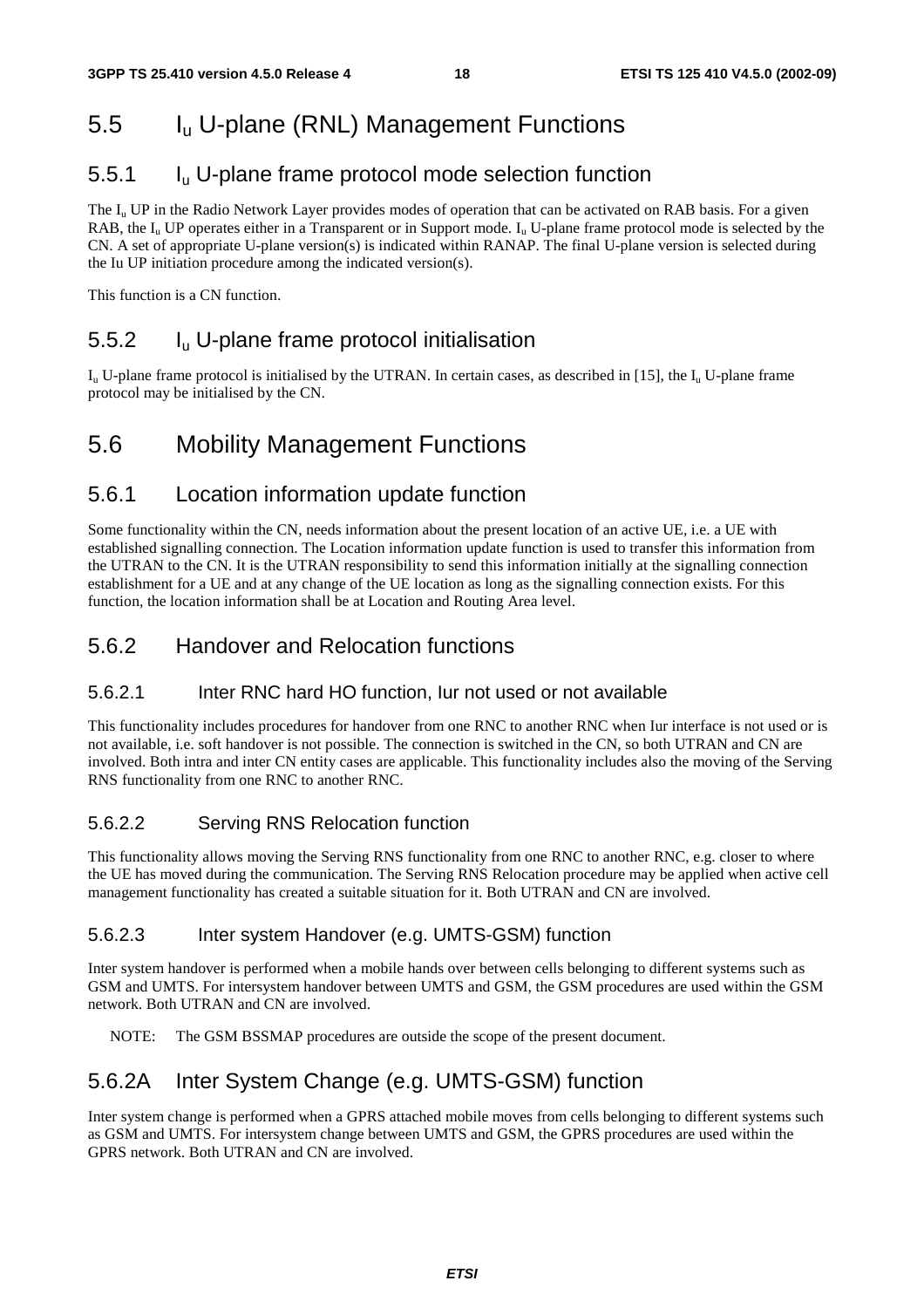### 5.6.3 Paging Triggering

The Core Network shall, when considered necessary, trigger the Location/Routing/RNC Area paging in the UTRAN system.

## 5.7 Security Functions

### 5.7.1 Data Confidentiality

#### 5.7.1.1 Radio interface ciphering function

The radio interface shall be ciphered upon request of the Core Network. Both Signalling and user data may be subject to ciphering. The ciphering shall be done within UTRAN.

#### 5.7.1.2 Ciphering key management function

The ciphering key and the permitted algorithm shall be supplied by the CN. UTRAN selects the used algorithm.

### 5.7.2 Data integrity

#### 5.7.2.1 Integrity checking

The purpose of the integrity check is to make sure that the signalling continues between the same elements as by authentication. The integrity check shall be done within the UTRAN.

#### 5.7.2.2 Integrity key management

The integrity key and the permitted algorithm shall be supplied by the CN. UTRAN selects the used algorithm.

### 5.8 Service and Network Access Functions

### 5.8.1 Core Network signalling data transfer function

The NAS CN signalling data such as Call Control (CC), Session Management (SM), Mobility Management (MM), Short Message Services Point to Point and Supplementary Services (SS) shall be transparently conveyed between the CN and the UE. Over the Iu interface, the same Iu interface channel that is used for the UTRAN-CN signalling shall be used.

### 5.8.2 Data Volume Reporting

The data volume reporting function is used to report the volume of unacknowledged data to the CN. The function shall be in the UTRAN and is triggered from the CN.

### 5.8.3 UE Tracing

This feature allows tracing of various events related to the UE and its activities. This is an O&M functionality.

### 5.8.4 Location reporting function

The positioning function performs the determination of the geographical position for an UE. The location reporting function transfers the positioning information between the UTRAN and the CN according to CN commands. This function involves UTRAN and CN.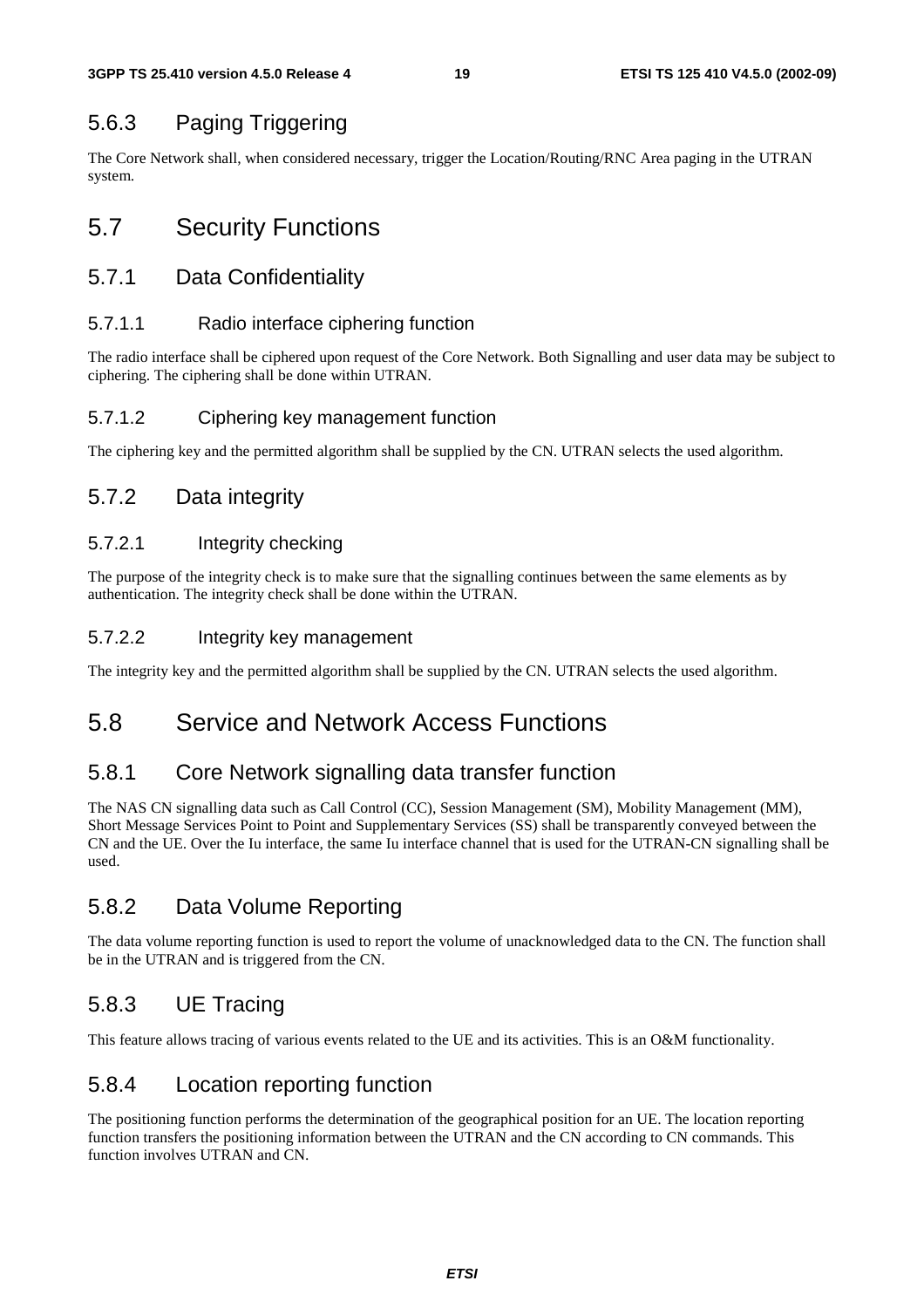## 5.9 Co-ordination Functions

## 5.9.1 Paging Co-ordination function

The two CN domain architecture implies need for a page co-ordination, i.e. handling of page triggered by one CN node when UE has a signalling connection to the other CN node. The paging co-ordination is performed by UTRAN and/or optionally by CN. The Common ID is used for UTRAN paging co-ordination. The CN provides the UTRAN with the Common ID.

The paging co-ordination is a UTRAN function. Optionally the paging co-ordination may be performed in the CN.

## 6 I<sub>u</sub> Interface Protocol Structure

### 6.1 General

The Radio Network signalling over Iu consists of the Radio Access Network Application Part (RANAP). The RANAP protocol consists of mechanisms to handle all procedures between the CN and UTRAN. It is also capable of conveying messages transparently between the CN and the UE without interpretation or processing by the UTRAN.

Over the  $I_u$  interface the RANAP protocol is, e.g. used for:

- Facilitate a set of general UTRAN procedures from the Core Network such as paging -notification as defined by the notification SAP in [3].
- Separate each User Equipment (UE) on the protocol level for mobile specific signalling management as defined by the dedicated SAP in [3].
- Transfer of transparent non-access signalling as defined in the dedicated SAP in [3].
- Request of various types of UTRAN Radio Access Bearers through the dedicated SAP in [3].
- Perform the SRNS Relocation function.

The Radio Access Bearers are provided by the Access Stratum.

Over Iu-BC, a datagram mechanism is used, so there is no clear separation of control and user planes, and the SABP protocol is used for data transfer and signalling.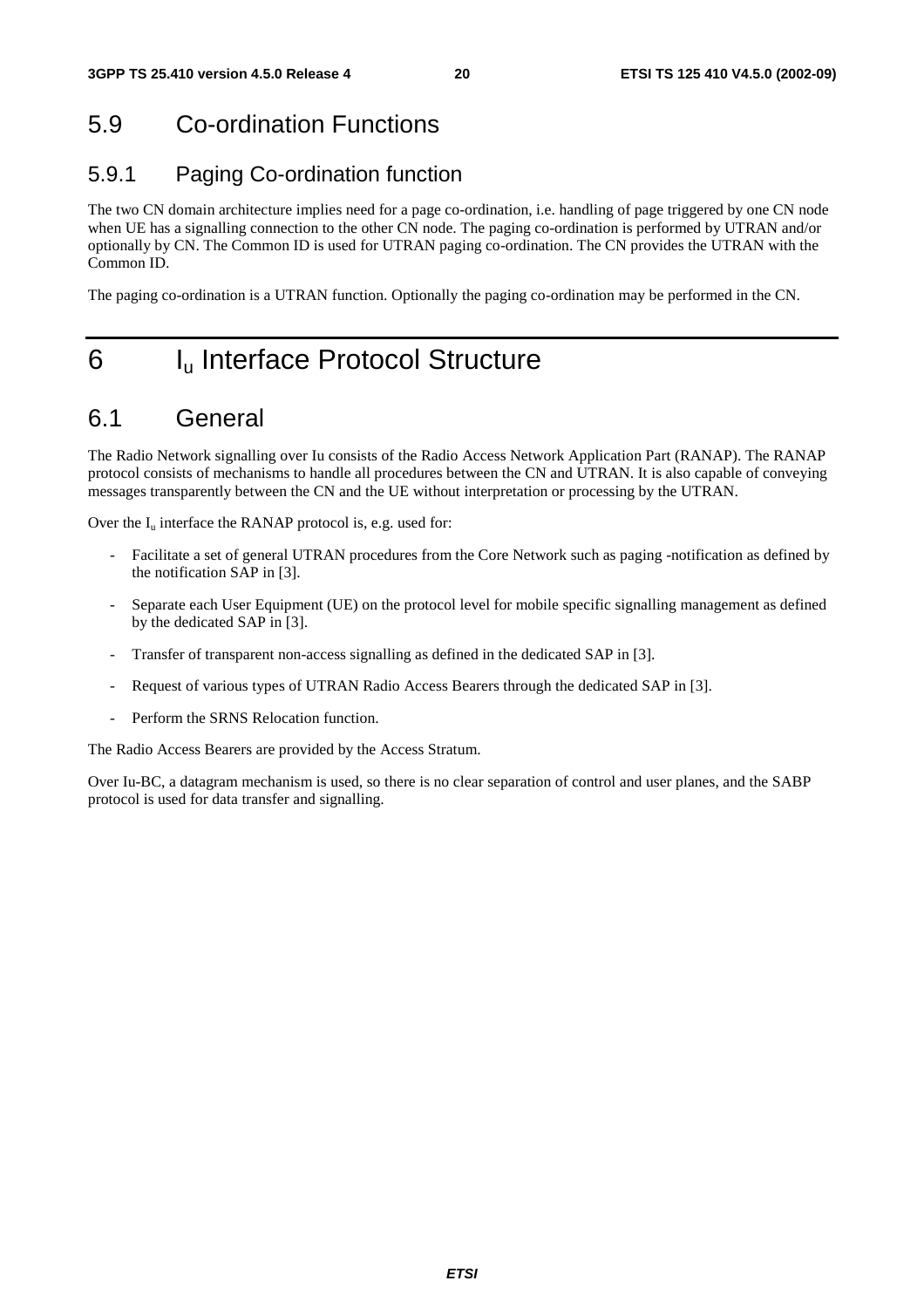## 6.2 Iu-CS

Figure 6.1 shows the protocol structure for  $I_u$ -CS, following the structure described in [1].

| Radio<br>Network<br>Layer     | <b>RANAP</b>      | <b>Control Plane</b>                           |                                                              | <b>User Plane</b><br><b>Iu UP Protocol</b><br>Layer |
|-------------------------------|-------------------|------------------------------------------------|--------------------------------------------------------------|-----------------------------------------------------|
|                               |                   |                                                |                                                              |                                                     |
| Transport<br>Network<br>Layer | Transport Network | User   Plane                                   | <b>Transport Network</b><br><b>Control Plane</b><br>Q.2630.2 | Transport Network<br>User   Plane                   |
|                               |                   |                                                |                                                              |                                                     |
|                               |                   | <b>SCCP</b>                                    | Q.2150.1                                                     |                                                     |
|                               |                   | MTP3b                                          | MTP3b                                                        |                                                     |
|                               |                   | <b>SSCF-NNI</b>                                | <b>SSCF-NNI</b>                                              |                                                     |
|                               |                   | <b>SSCOP</b>                                   | <b>SSCOP</b>                                                 |                                                     |
|                               | AAL5              |                                                | AAL5                                                         | AAL <sub>2</sub>                                    |
|                               |                   |                                                |                                                              |                                                     |
|                               |                   | $\blacksquare$                                 | $\bold{ATM}$                                                 |                                                     |
|                               |                   | $\mathbf{I}$<br>$\blacksquare$<br>$\mathbf{L}$ | Physical Layer                                               |                                                     |

**Figure 6.1: Iu –Interface Protocol Structure towards CS Domain**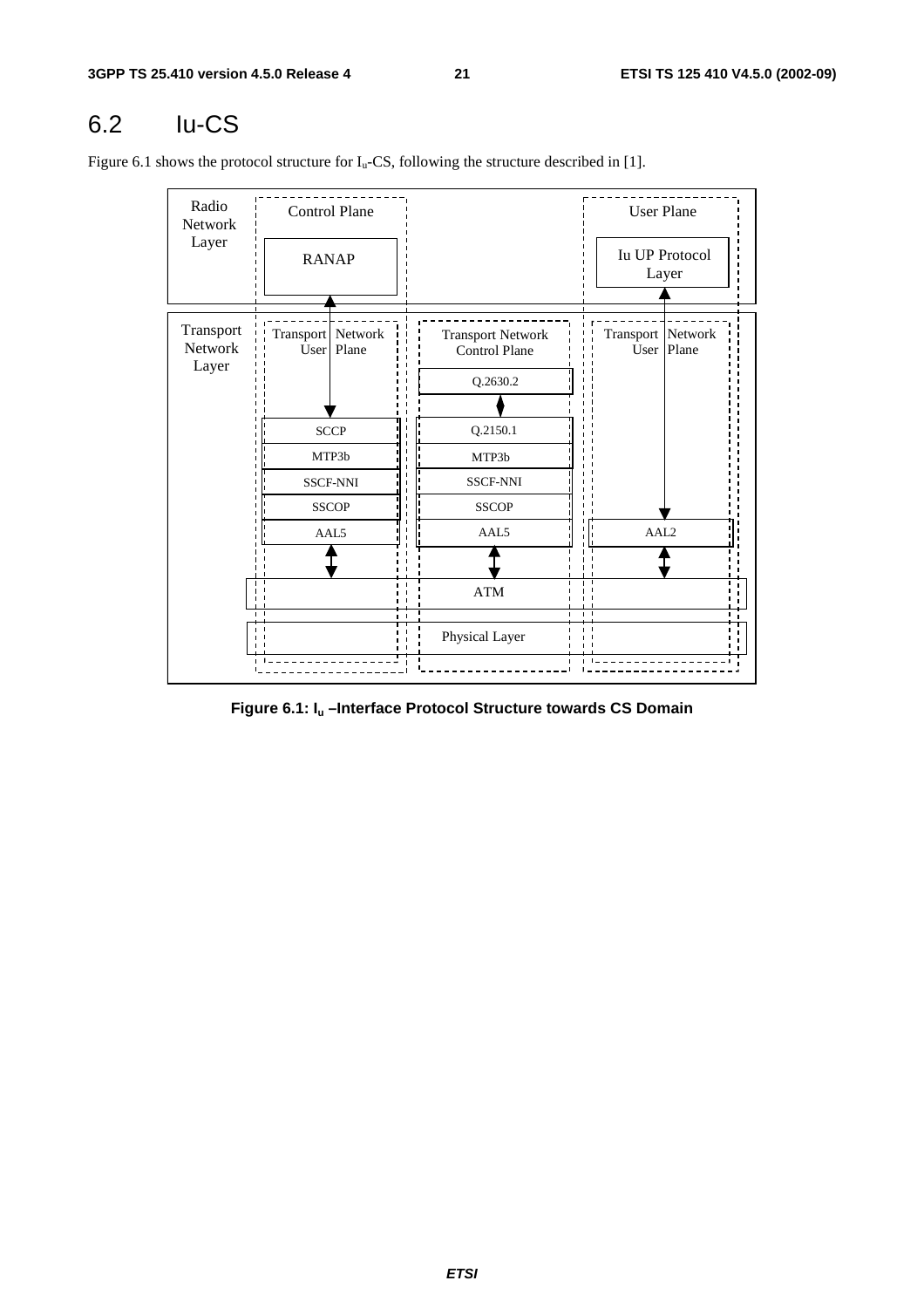## 6.3 Iu-BC

Figure 6.2 shows the protocol structure for the  $I_u$ -BC.



**Figure 6.2: Iu Interface Protocol Structure towards Broadcast Domain**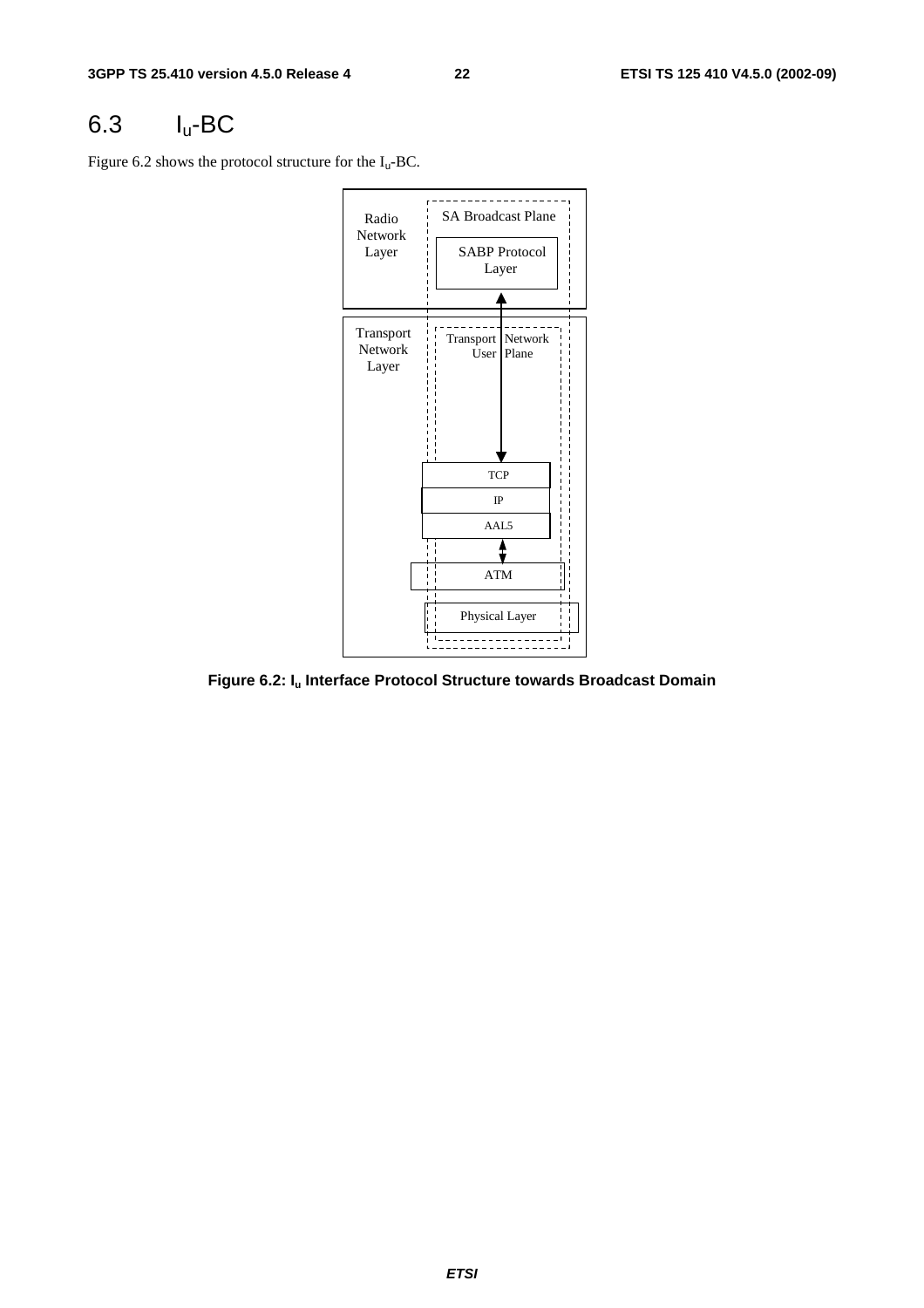## $6.4$  I<sub>u</sub>-PS

<u> - - - - - - - - - - -</u> Control Plane (User Plane Radio Network Iu UP Protocol Layer RANAP Layer Transport Transport Network Transport Network Transport Network Network User Plane Control Plane User Plane Layer **SCCP** M3UA MTP3-B GTP-U **SCTP** SSCF-NNI SSCF-NNI UDP IP **SSCOP** IP AAL5 AAL5 ATM ATM Physical Layer Physical Layer

Figure 6.3 shows the protocol structure for Iu-PS, following the structure described in [1].

Figure 6.3: I<sub>u</sub> Interface Protocol Structure towards PS Domain

## 7 Other I<sub>u</sub> Interface Specifications

## 7.1 UTRAN I<sub>u</sub> Interface: Layer 1 (3GPP TS 25.411)

3GPP TS 25.411 [4] specifies the range of physical layer technologies that may be used to support the Iu interface.

## 7.2 UTRAN Iu Interface: Signalling Transport (3GPP TS 25.412)

3GPP TS 25.412 [5] specifies the signalling bearers for the RANAP and transport network control plane protocols for both Iu-PS and Iu-CS.

## 7.3 UTRAN Iu Interface: RANAP Specification (3GPP TS 25.413)

3GPP TS 25.413 [6] specifies the RANAP protocol for radio network control plane signalling over the Iu interface.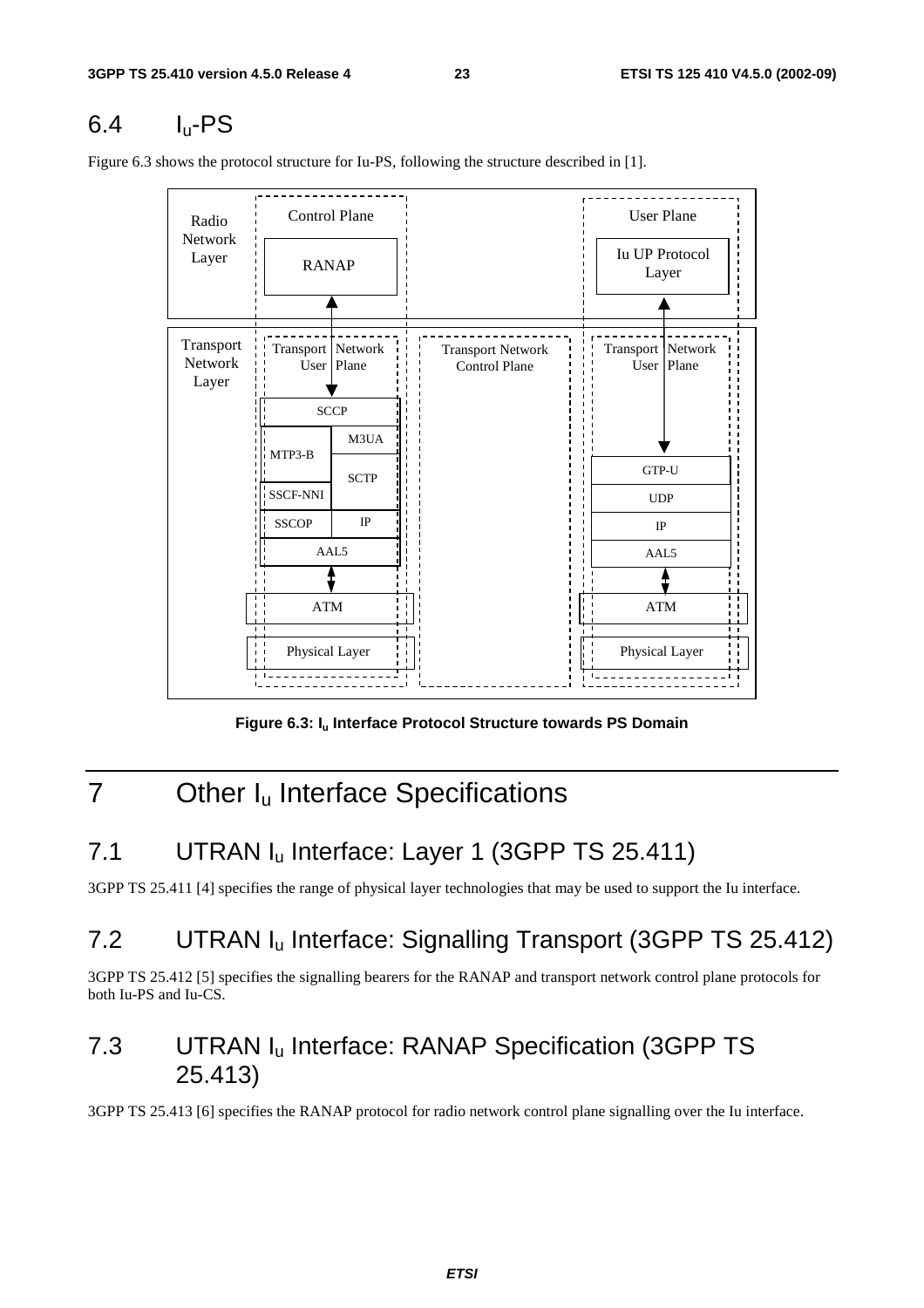## 7.4 UTRAN I<sub>u</sub> Interface: Data Transport and Transport Signalling (3GPP TS 25.414)

3GPP TS 25.414 [7] specifies the transport bearers for the user plane of the Iu interface. It also specifies the protocol used to control these transport bearers.

## 7.5 UTRAN I<sub>u</sub> Interface: CN-UTRAN User Plane Protocol (3GPP TS 25.415)

3GPP TS 25.415 [8] specifies the user plane frame handling protocol for the Iu interface.

## 7.6 UTRAN Iu Interface: Service Area Broadcast Protocol SABP (3GPP TS 25.419)

3GPP TS 25.419 [14] specifies the communication requirements over the Iu interface towards the BC domain.

## 7.7 Summary

The present document, 3GPP TS 25.410, specifies the general aspects and principles of the  $I_u$  interface as a whole.

The relationship between the other technical specifications that define the UTRAN Iu interface is shown in figure 7.1.



#### **Figure 7.1: Summary of Iu Interface Specification Structure**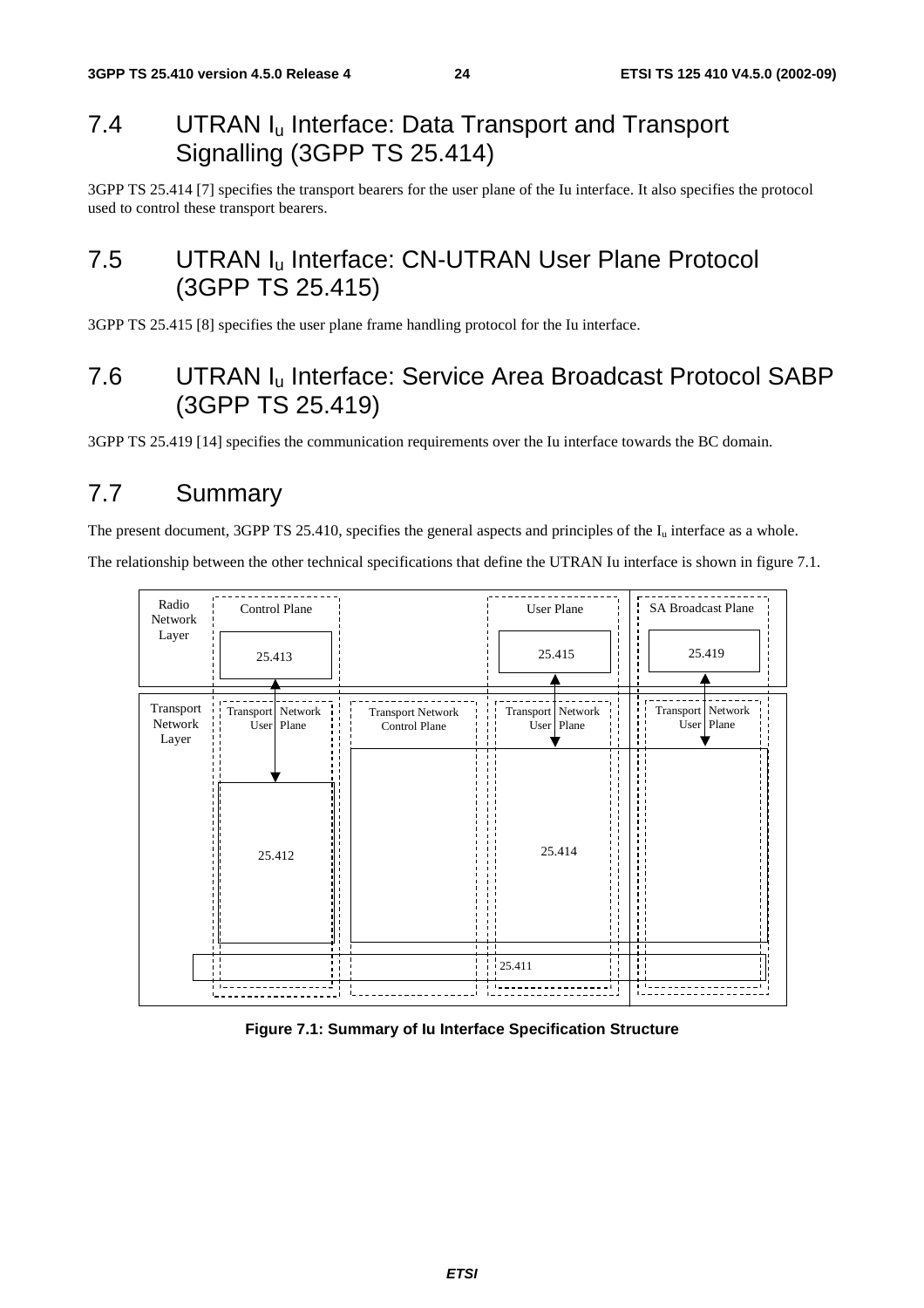## Annex A (informative): Change history

| <b>Change history</b> |         |                          |           |                       |                                                        |  |
|-----------------------|---------|--------------------------|-----------|-----------------------|--------------------------------------------------------|--|
| TSG RAN#              | Version | CR.                      | Tdoc RAN  | <b>New</b><br>Version | Subject/Comment                                        |  |
| <b>RAN 05</b>         |         | $\overline{\phantom{0}}$ |           | 3.0.0                 | Approved at TSG RAN #5 and placed under Change Control |  |
| <b>RAN 06</b>         | 3.0.0   | $\overline{\phantom{0}}$ |           | 3.1.0                 | Approved at TSG RAN #6 and placed under Change Control |  |
| <b>RAN 07</b>         | 3.1.0   | $\overline{\phantom{0}}$ |           | 3.2.0                 | Approved at TSG RAN #7                                 |  |
| <b>RAN 10</b>         | 3.2.0   | 005<br>007<br>800        | RP-000609 | 3.3.0                 | Approved at TSG RAN #10                                |  |
|                       |         |                          |           |                       |                                                        |  |

| <b>Change history</b> |                   |                 |           |                |                                                             |            |            |
|-----------------------|-------------------|-----------------|-----------|----------------|-------------------------------------------------------------|------------|------------|
| <b>Date</b>           | TSG#              | <b>TSG Doc.</b> | <b>CR</b> | <b>IRev</b>    | Subject/Comment                                             | <b>Old</b> | <b>New</b> |
| 03/2001               | 11                | RP-010163 15    |           |                | Approved at TSG RAN #11 and placed under Change Control     |            | 4.0.0      |
| 06/2001               | $12 \overline{ }$ | RP-0103721018   |           |                | Approved at TSG RAN #12                                     | 4.0.0      | 4.1.0      |
| 06/2001               | $12 \overline{ }$ | RP-0103911022   |           |                | Approved at TSG RAN #12                                     | 4.0.0      | 4.1.0      |
| 09/2001               | 13                | RP-010577 020   |           | $\overline{4}$ | Intersystem Change clarifications                           | 4.1.0      | 4.2.0      |
| 09/2001               | 13                | RP-010593 021   |           | 2              | Iu UP version selection                                     | 4.1.0      | 4.2.0      |
| 09/2001               | 13                | RP-010697 009   |           |                | Iu connection principles enhancement, CS domain             | 4.1.0      | 4.2.0      |
| 12/2001               | 14                | RP-010847 024   |           |                | SS7 point codes over lu-cs                                  | 4.2.0      | 4.3.0      |
| 12/2001               | 14                | RP-010847 026   |           |                | <b>Iu-BC Connectivity</b>                                   | 4.2.0      | 4.3.0      |
| 12/2001               | 14                | RP-010847 028   |           |                | SCCP Connection Release Initiated by RNC in Abnormal case   | 4.2.0      | 4.3.0      |
| 12/2001               | 14                | RP-010847 031   |           |                | Addition of "Specification Notations" Section               | 4.2.0      | 4.3.0      |
| 12/2001               | 14                | RP-010870 029   |           |                | Confusing use of "per CN Domain"                            | 4.2.0      | 4.3.0      |
| 06/2002               | 16                | RP-020405 038   |           |                | <b>Correction of TNL Release</b>                            | 4.3.0      | 4.4.0      |
| 09/2002               | 17                | RP-0205991041   |           |                | Inclusion of RANAP message in RNC initiated SCCP Connection | 4.4.0      | 4.5.0      |
|                       |                   |                 |           |                | Request                                                     |            |            |